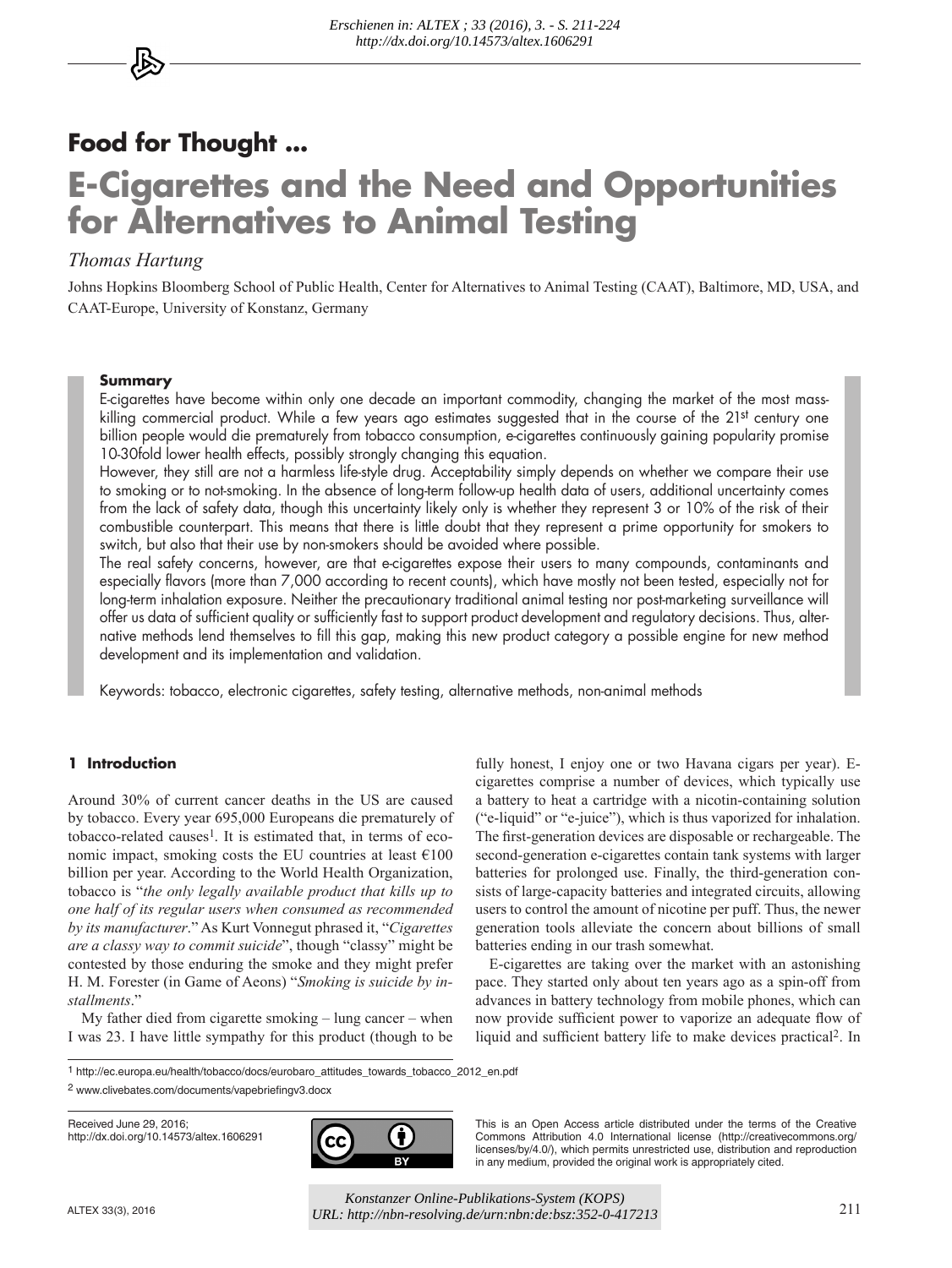2014, already 460 brands were counted (Zhu et al., 2014). In 2015 in Europe, 20.3% of current smokers, 4.7% of ex-smokers, and 1.2% of never cigarette smokers in the EU reported having ever used an e-cigarette (overall approximately 29.3 million adults) (Vardavas et al., 2015). In the same year, the market was estimated at \$3.5 billion<sup>3</sup>. Estimates by Bonnie Herzog from Wells Fargo suggest that sales might exceed those of traditional tobacco products by 20214. In the US, a recent survey supported by the FDA and the Centers for Disease Control and Prevention shows current e-cigarette use among high school students has skyrocketing from 1.5 percent in 2011 to 16 percent in 2015<sup>5</sup>. The future use will depend on accessibility, taxation and bans, i.e., policy decisions. Is this a means to cease smoking only prescribed by physicians or a lifestyle drug of minor danger? This article will touch on this question, but will focus mainly on testing needs and the (possible) role of animal models and their alternatives.

As a disclaimer: I have not worked on (and not used) any of these products myself, but was attracted to the topic early on due to my annual lecture on addiction within a course on Human Biology at the University of Konstanz, Germany, which I started 20 years ago. Some pointed comments to my friend Aidan Gilligan led him to include me in the series of events on science politics organized on the topic by his company Sci-Com6; three concise brochures available for download from his website nicely summarize the science / policy battlefield of these new products. In consequence I had the honor to serve on a number of American Association for the Advancement of Science (AAAS)<sup>7,8,9</sup>, European Science Open Forum (ESOF)10 and World Science Forum (WSF) symposia and their press points targeting especially journalists to contribute a toxicologist's view on the topic. Most recently, I was invited to write two editorials for *Chemistry World* and *Scientific American* (Hartung, 2016a,b). This is how a topic finds you, not how you find the topic…

In parallel, the increasing interactions with representatives from the tobacco industry in all areas of alternative methods were notable; obviously, this industry is embracing the new approaches to safety testing and sometimes even spearheads them as will be discussed later. Their representatives are now in the boards of organizations promoting alternative methods and (co-)organize the respective conferences. This is a remarkable change in a field where some ten years ago financial contributions to conferences by tobacco industry where hidden or even returned – in one case to make my keynote lecture possible to which my university objected because of tobacco

industry contribution. Today it is impossible to be active in our field without working with the respective colleagues. This is very different though to taking their money for research or our own events.

## **2 Background on smoking and e-cigarettes**

Cigarettes are the most predominant combustible use of tobacco, beside cigars, pipes, water pipes, Bidis (cheap cigarettes made of unprocessed tobacco wrapped in leaves) or Kreteks (cigarettes made with a blend of tobacco, cloves and other flavors). Here, I will compare essentially to cigarette smoking only.

The SPECIAL EUROBAROMETER 385 "Attitudes of Europeans towards Tobacco"1 shows that as of March 2012, 28% of the EU population smoke (32% males and 24% females), including 29% of young Europeans aged 15-24; they consume an average of 14.2 cigarettes per day. Half the respondents have never smoked (51%) and a fifth (21%) have given up smoking. The report states "*There were no significant differences in the frequency of smoking in comparison to autumn 2009. The absolute majority of 69% of EU citizens have heard of electronic cigarettes. 46% say they also know what they are, while 23% do not know exactly what an e-cigarette is. 31% admit they have not heard of this product. … EU citizens are uncertain of the health risks of e-cigarettes. A relative majority (38%) answers 'don't know' when asked whether they think they are harmful or not. Just over a quarter (27%) assumes that these cigarettes are harmful to the health of those who use them while 35% think this is not the case*." Although smoking has decreased in highincome countries, smoking prevalence is increasing in the developing world, with more than 80% of the world's smokers living in low- and middle-income countries<sup>11</sup>.

Smoking is a known risk factor for numerous diseases such as various cancers, cardiovascular and pulmonary diseases, respiratory infections, GI ulcers, osteoporosis, reproductive disorders, and diabetes. Brooke Shields nicely said, "*Smoking kills. If you're killed, you've lost a very important part of your life*."

# **3 The health effects of nicotine**

There are many different ways of ingesting nicotine (Carr, 2014) without burning tobacco: Chewing tobacco, snuff, Swedish-style snus, tobacco strips and some dissolvable to-

<sup>3</sup> <http://www.namastetechnologies.com/wp-content/uploads/2015/11/2.-WellsFargo-Vaporizer-Research-Report.pdf>

<sup>4</sup> <http://www.nacsonline.com/Media/Daily/Pages/ND0917134.aspx#.V1qYjlen6Xw>

<sup>5</sup> <http://www.fda.gov/ForConsumers/ConsumerUpdates/ucm450882.htm>

<sup>6</sup> <http://www.sci-com.eu/home/index.php>

<sup>7</sup> <https://www.elsevier.com/connect/are-e-cigarettes-harmful-or-helpful>

<sup>8</sup> <http://www.aaas.org/news/science-races-catch-e-cigarettes-popularity>

<sup>9</sup> [http://www.science20.com/news\\_articles/ban\\_them\\_or\\_embrace\\_them\\_ecigarettes\\_face\\_a\\_fork\\_in\\_the\\_road-153217](http://www.science20.com/news_articles/ban_them_or_embrace_them_ecigarettes_face_a_fork_in_the_road-153217)

<sup>10</sup><http://www.euroscientist.com/e-cigarettes-regulatory-doldrums/>

<sup>11</sup> [http://www.who.int/tobacco/mpower/tobacco\\_facts/en/](http://www.who.int/tobacco/mpower/tobacco_facts/en/)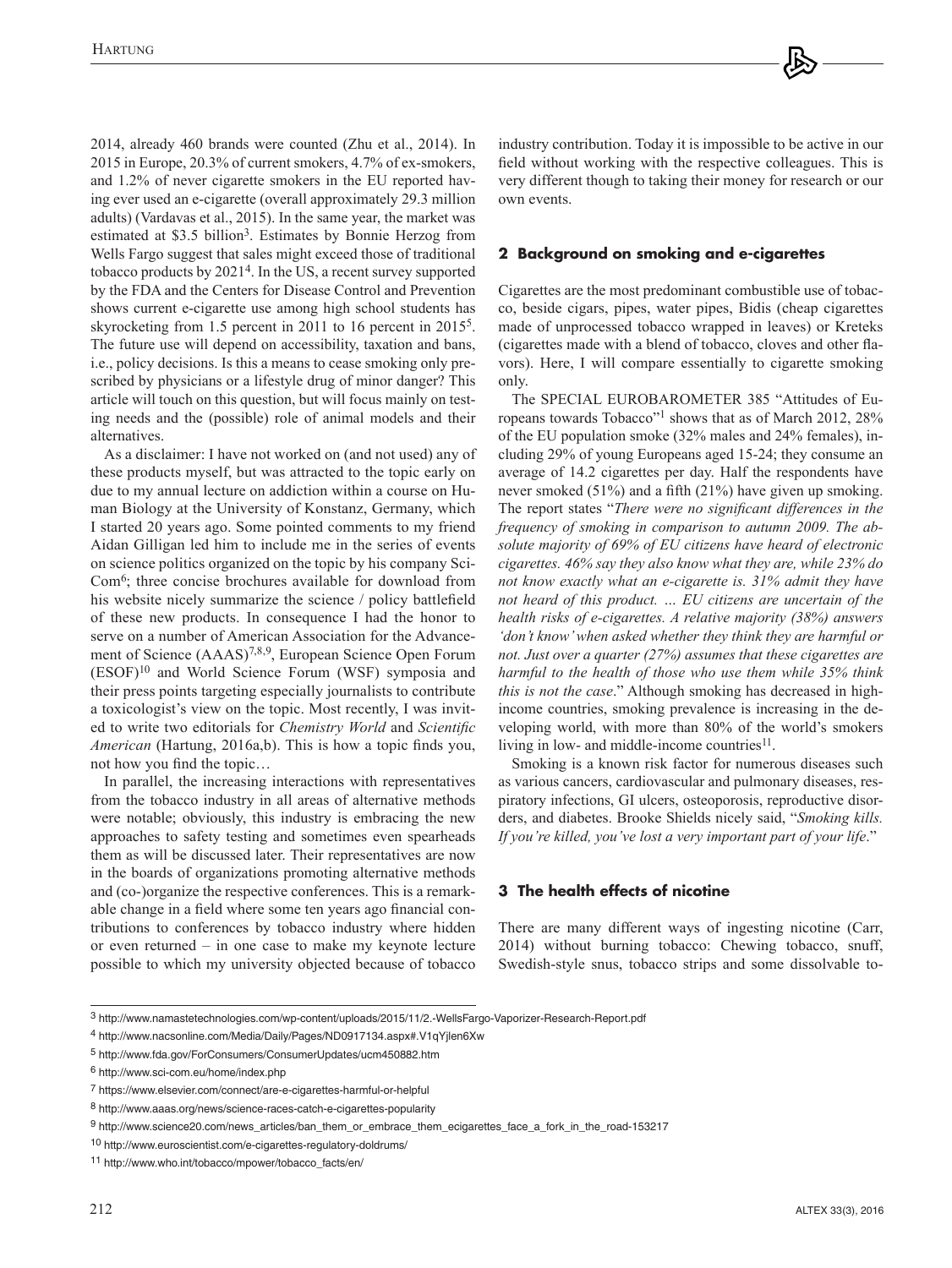bacco products. There is also a number of more or less pure nicotine products, most for smoking cessation, such as transdermal patches, gums, sublingual tablets, nicotine gels, nasal sprays, nicotine lozenges (usually flavored tablets containing nicotine that dissolve slowly in the mouth), nicotine water inhalers, nicotine wafers, nicotine lollipops and even nicotine lip balms. However, these cannot address the sensory and behavioral aspects of the smoking ritual, thus limiting their efficacy.  $E$ -cigarettes ( $ENDS =$  electronic nicotine delivery system; electronic cigarettes) are different as they are not primarily a cessation device, but a mass-marketed lifestyle drug. The first record of an e-cigarette dates to 1963, when Herbert A. Gilbert registered a patent on a "smokeless non-tobacco cigarette." Forty years later, in 2003, the Chinese pharmacist Hon Lik invented the current e-cigarette with patents held by the Chinese company Ruyan. Aggressive promotion over the Internet started in 2007, introducing e-cigarettes to the U.S. market and others. It is estimated that 30-50% of total e-cigarette sales are conducted online (Zhu et al., 2014).

Although nicotine is addictive, it's tar that kills. This is a common notion taught in medical schools (Benowitz, 2010), but probably it is not that simple. Nicotine is a psychoactive and highly addictive compound (Jasinska et al., 2014). Nicotine on its own is not very addictive (there is no strong evidence for addiction from many of the nicotine replacement products) and there are documented health effects of nicotine including cancer development (Campain, 2004). Adolescent exposure may actually be key to developing addiction.

The acute toxicity of nicotine to humans is still a matter of discussion. Recently, the human lethal dose was estimated to range between 6.5 and 13 mg per kg body weight (b.w.), i.e., it is possibly higher than the widely accepted 1 mg per kg b.w. (Mayer, 2014). The European Tobacco Product Directive (TPD) has recently been adopted after final negotiations between the European institutions: Upper limits were set to 20 mg/ml and 200 mg nicotine per refill-bottle. Thus e-cigarette cartridges can be acutely lethal at least for children (Kim and Baum, 2015) and the added flavors might mask the unpleasant taste of nicotine. However, of greater concern are obviously the long-term repeated low-dose exposures. A meta-analysis of 35 clinical trials found no evidence of cardiovascular or other life-threatening adverse effects caused by nicotine intake, and nicotine did not increase cardiovascular risk, even in patients with established cardiovascular disease (Farsalinos and Polosa, 2014). This is a key argument why e-cigarettes have been proposed as a harm reduction option when it comes to smoking. In fact, acute intoxications seem to be rare and mild (Cantrell, 2014). A major concern, little discussed in the context of e-cigarettes, is that recent studies have shown that nicotine can affect several important steps in the development of cancer, and suggest that it may cause aggravation and recurrence of the disease (Sanner and Grimsrud, 2015).

# **4 The promise of e-cigarettes**

Studies suggest that one in three smokers who switch to ecigarettes reduce their consumption, and one in nine quit for good (personal communication Deborah Arnott, Chief Executive, Action on Smoking & Health ASH UK) – numbers that will only rise as manufacturers increasingly make the experience mimic actual smoking. Even more impressive, the effectiveness of e-cigarettes for smoking cessation or reduction was examined in a survey of 222 smokers who had tried ecigarettes: 31% reported smoking abstinence after 6 months and 67% reported a reduction in the number of cigarettes they smoked (Rom et al., 2015). A study following 40 switchers, showed sustained smoking abstinence after six months in 23%, with 6/9 still using the e-cigarette by the end of the study. Combined sustained 50% reduction and smoking abstinence was shown in 22/40 (55%) participants, with an overall 88% fall in cigarette per day (Polosa et al., 2011). Lower rates of smoking cessation and reduction rates were reported in a prospective one-year randomized control trial (RCT) evaluating 300 smokers who did not intend to quit. After one year, 10% of participants self-reported smoking reduction by 50% in the number of cigarettes per day and complete verified abstinence in 9% (Caponnetto et al., 2013). Interestingly, different nicotine contents of the e-cigarettes (one third even received nonicotine cartridges) showed no consistent differences. Many more studies could be cited, but there is no doubt that quite a few smokers who try e-cigarettes reduce their habit and sometimes even quit, whether they intended to at the beginning or not. Currently, e-cigarette users have to take larger, longer and slower puffs; this means different devices have different efficacy and there is room for improvement by engineering. Training of smokers also might make the experience approximate the one of smoking and thus make switching more appealing (Schroeder and Hoffman, 2014).

Burstyn (2014) reviewed over 50 publications and concluded that there is no evidence that vaping, i.e., using e-cigarettes, causes inhalable exposure to contaminants at levels that would warrant health concerns by the standards used to ensure safety in workplaces. Another matter of concern is the exposure of others in the vicinity of people vaping. It appears that the exposure to nicotine is ten-fold lower compared to the same situation close to cigarette smokers, and obviously there is no exposure to combustion products (Czogala et al., 2014).

Importantly, experiences in the UK suggest that almost no never-smokers use e-cigarettes and that growing experimentation amongst youth occurs almost entirely amongst smokers. Data from the US Center for Disease Control US from the National Youth Tobacco Survey 2011 and 2012 analyzed by Bates and Rodu<sup>12</sup> show similar results: The data show a pronounced decline in cigarette smoking and in combined e-cigarette and cigarette prevalence between 2011 and 2012, as e-cigarette use

<sup>12</sup><http://www.clivebates.com/?p=2053>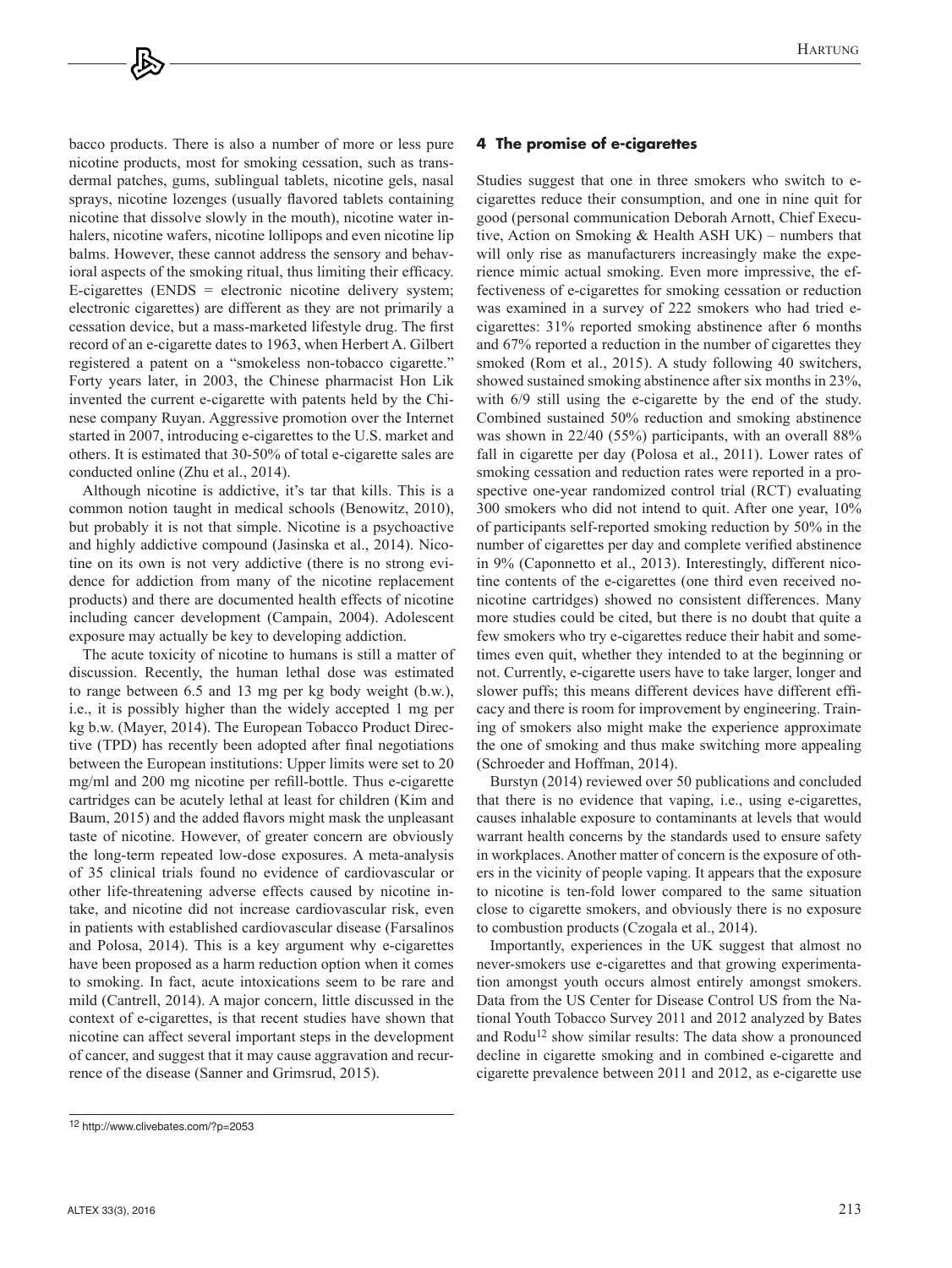increased. Whether e-cigarettes are a potent weapon for smoking cessation or are simply a way for big tobacco to remain in business, depends on which studies you read.

If all smokers switched to e-cigarettes and current estimates about the risk of these products are accurate, cancer deaths would fall to only 1-2% of users (Levy et al., 2004; McNeill et al., 2015). Sure, it's not advisable to inhale nicotine regularly, and our nine-year-old will not find an e-cigarette under the Christmas tree. But what makes e-cigarettes so controversial when it comes to public health?

## **5 Matters of real concern**

Table 1 lists the promises and main concerns as to e-cigarettes. One key aspect is whether e-cigarettes represent a gateway to regular smoking and are making tobacco products more acceptable again. According to the US Centers for Disease Control and Prevention, around 2.4 million middle and high school students in the US were current users of electronic cigarettes in 2014. So we should not be surprised that kids try them, even before they try regular cigarettes. Flavors offered include cheesecake and strawberry – quite clearly showing the target group (though there is a study suggesting that flavors have no impact on nonsmoking teen's interest in e-cigarettes (Shiffman et al., 2015)). As most smokers pick up the habit as teenagers (Nelson, 2014), the availability of e-cigarettes to teens is worrisome because it may ultimately result in more smokers.

A major reason for the reduction of smoking in Western countries in recent years was not due to the introduction of ecigarettes but (beside strong taxation) that societal acceptability decreased. Smokers have been outlawed and forced outside of most public places. There is concern now that "safer smoking" could turn this trend and that the acceptance of e-cigarettes could lower our resistance toward other tobacco products. This explains why e-cigarettes are often not allowed in places, even where they do not really represent a nuisance to others.

An aspect currently not discussed too much is the electronic waste being produced, especially with the first generation of ecigarettes, with possible billions of batteries ending in the trash. Also, the e-liquid cartridges possibly represent hazardous waste (Krause and Townsend, 2015).

# **6 Safety assessments of e-cigarettes**

So, how dangerous are they? Nobody knows for sure. Some concerns were summarized by Callahan-Lyon (2014). A systematic review of available data, also in 2014, came to the conclusion (Orr, 2014): "*Overall, the limited toxicology data on e-cigarettes in the public domain is insufficient to allow a thorough toxicological evaluation of this new type of tobacco product*." Orr (2014) also listed the critical questions:

- What e-cigarette design features alter the production of and user exposure to different compounds and toxicants?
- Are e-cigarette users exposed to higher or lower levels of toxicants than conventional cigarette smokers?
- Are e-cigarette users exposed to higher or lower levels of toxicants than smokeless tobacco product users?
- Are e-cigarette users exposed to higher or lower levels of toxicants than users of nicotine replacement products, which are considered to be the safest nicotine delivery device (e.g., containing the least quantity of toxicants) on the US market today?
- What panel of exposure biomarkers should be used to determine e-cigarette toxicant exposure, disease risk, morbidity and mortality?
- What panel of exposure biomarkers should be used to compare different classes of tobacco products between tobacco product users and also non-users?

In summary, they ask for comparative exposure to toxicants, and the products to compare to, and the biomarkers to study in users. The rapid evolution of e-cigarette devices limits the assessment approach since traditional studies take time and are not suitable for chasing a moving target. In addition, the lack of manufacturing standards for e-liquids increases the variability in the composition of a particular mixture. The questions posed by Orr obviously leave two points out, which are the epidemiology and actual testing on animals or using alternative methods. Epidemiology based on outcome is difficult (and will not be dis-

| <b>Promise</b>                                | Concern                                                      |
|-----------------------------------------------|--------------------------------------------------------------|
| Lower risk tobacco product                    | Nicotine health effects                                      |
| Reduced consumption of other tobacco products | Acute nicotine intoxication (of children) chewing cartridges |
| Bridge to cessation                           | Unknown health effects of flavors and other ingredients      |
| Reduced exposure to second hand smoke         | Gateway to smoking                                           |
| Additional markets for alternative methods    | Trash, especially batteries                                  |
|                                               | Making smoking in general more acceptable again              |
|                                               | Uncontrolled market with wild growth                         |
|                                               | Animal testing needs                                         |

#### **Tab. 1: Promises and concerns of e-cigarettes**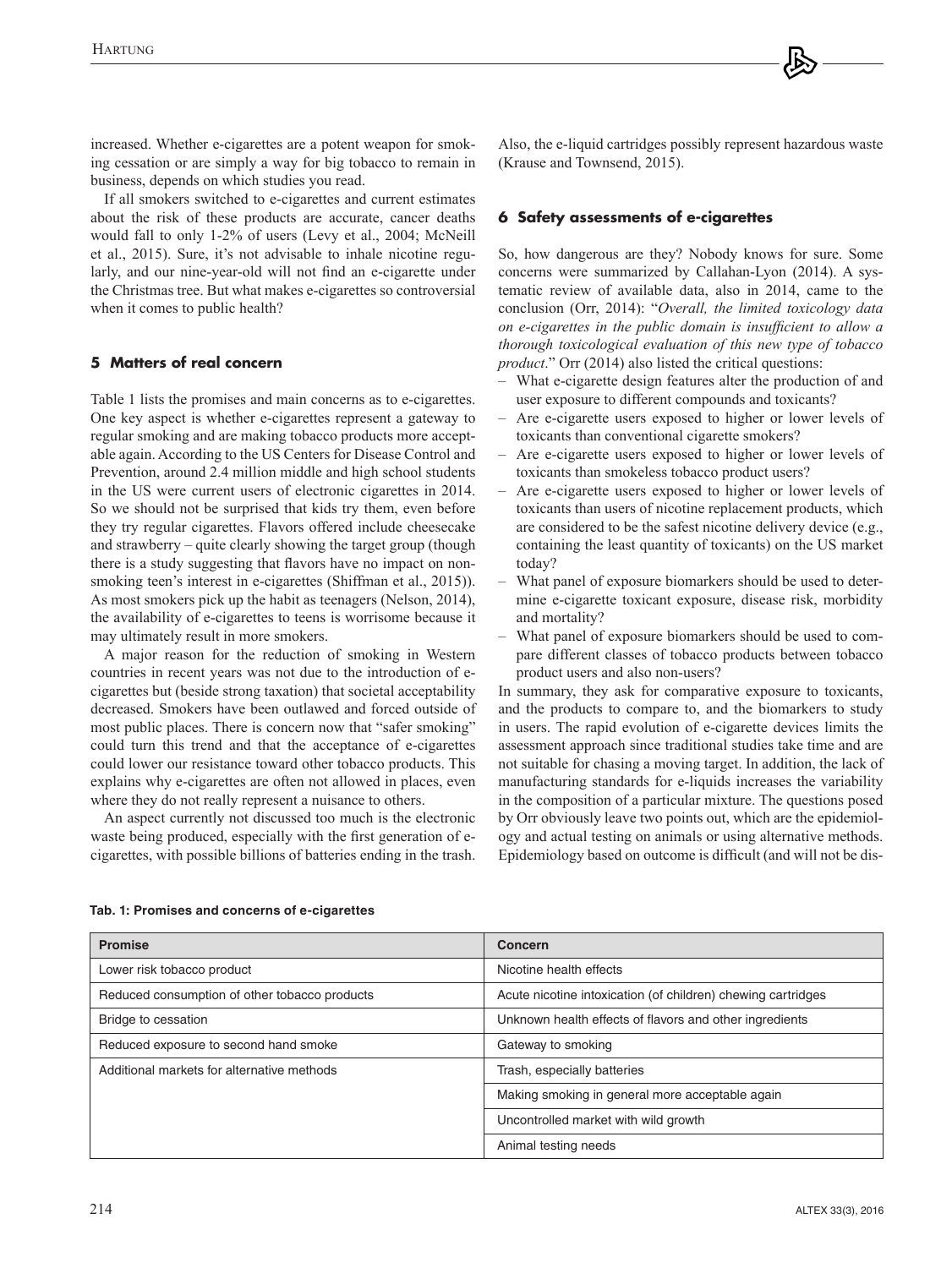cussed much further here): Lung cancer takes about 15 years to develop. Thus it will take more than 20 years until we know for sure how problematic e-cigarettes are. A large US governmentsponsored, 3-year observational trial – the PATH (Population Assessment of Tobacco and Health) study involving 59,000 people, smokers and nonsmokers, aged 12 years and older – is looking at how and why people start to use tobacco, how they quit, and why some people who quit start using tobacco again. But policy has to decide now. And this area will not be easy to study. How many cigarettes do you smoke and since when, is quite easy to answer. But many users combine e-cigarettes with the use of tobacco, and products change over time.

At the moment, we have to live with a guesstimate on the overall safety of e-cigarettes: About 3-5% of the danger of cigarette smoking, some experts have proposed (Levy et al., 2004; McNeill et al., 2015). As quoted already, "nicotine addicts, tar kills," and there is no tar in e-cigarettes. But e-cigarette users do not only inhale nicotine. Flavors and additives are the big unknowns. The chemical picture is even more complex. E-cigarette aerosol is not water vapor as is often claimed; it is typically composed of varying flavors, with or without nicotine, diluted in a propylene glycol-, ethylene glycol- and/ or vegetable glycerol-based solution. The more frequently used propylene glycol and glycerol are considered relatively safe, though long-term studies are not available, but ethylene glycol, which is sometimes found in products, is widely used as an anti-freezing agent and is associated with pronounced toxicological risks (Hutzler et al., 2014). The e-liquid also can contain heavy metals and ultrafine particles, as well as carcinogens, such as the carbonyls, formaldehyde, acetaldehyde and acrolein (albeit at levels significantly lower than in cigarette smoke). Exposure to formaldehyde can even be as high as with conventional cigarettes, though one report found sixfold lower levels<sup>13</sup>. Additional additives, such as coumarin and acetamide, that raise concerns for human health, have been detected in certain samples (Hutzler et al., 2014). However, as to be expected, the exposure to toxicants is strongly reduced compared to smokers as, for example, assessed by biomarker analysis in urine (Hecht et. al., 2015). Although some toxins were present in e-cigarette vapor, the levels were 9-450 times lower than in regular cigarette smoke (Goniewicz et al., 2014): Polycyclic aromatic hydrocarbons were not detected in most products, tobacco-specific nitrosamines varied around 1/1000 the concentration of combustible tobacco products; volatile organic compounds in vapor were less than 1% of the threshold in workplace standards, and only acrolein was at 1% and formaldehyde between 0 and 3% of this threshold.

Cheng (2014) reviewed 29 earlier studies on the constituents of e-cigarettes and e-juices and concluded: "*The levels of nicotine, tobacco-specific nitrosamines (TSNAs), aldehydes, metals, volatile organic compounds (VOCs), flavours, solvent carriers and tobacco alkaloids in e-cigarette refill solutions,* 

*cartridges, aerosols and environmental emissions vary considerably. The delivery of nicotine and the release of TSNAs, aldehydes and metals are not consistent across products. Furthermore, the nicotine level listed on the labels of e-cigarette cartridges and refill solutions is often significantly different from measured values. Phenolic compounds, polycyclic aromatic hydrocarbons and drugs have also been reported in e-cigarette refill solutions, cartridges and aerosols. Varying results in particle size distributions of particular matter emissions from e-cigarettes across studies have been observed. Methods applied for the generation and chemical analyses of aerosols differ across studies. Performance characteristics of e-cigarette devices also vary across and within brands*." This shows the difficulty to come to any general conclusions and the need to set standards and hold the producers responsible for keeping them.

The range of additives and flavors used in the devices presents an enormous challenge. Two years ago, one count came up with 7,764 unique flavors available (Zhu et al., 2014). Noteworthy, in the 17 months between their searches, there was a net increase of 10.5 brands and 242 new flavors per month. Thus it is likely that in the meantime we have more than 10,000 flavors to which we have to add other constituents like additives such as preservatives, contaminants, and contact materials. Essentially, none of these flavorings have been tested to assess their risk to health; while many are food additives, just because they are safe when swallowed does not mean they are safe when inhaled chronically. E-cigarette manufacturers have relied on flavor ingredients with GRAS (generally recognized as safe) status with the U.S. Food, Drug, and Cosmetic Act. However, that is designated for ingredients added to food, which do not currently require premarket approval by the U.S. FDA. Noteworthy, there are attempts spearheaded by the Grocery Manufacturer Association and NSF to develop standards on how to assign GRAS status<sup>14</sup>, to which the author has the privilege to contribute. The GRAS status, however, is clearly not relevant for inhaled flavors. In many e-liquids, total flavor chemicals were found at 1-4% (10-40 mg/ml), while nicotine was in the range of 0.6-2.4% (6 to 24 mg/ml), and daily exposure to select flavors by vaping can exceed exposure limits established for work places (Tierney et al., 2015). A number of the flavor chemicals were aldehydes, which often are irritants for mucosal tissue of the respiratory tract. To date, only a few individual flavor compounds and hardly any mixtures (products) have been evaluated in the context of inhalation toxicology. Flavor industry has rightly taken a stand stating that these flavors, even if safe for foods (which we often do not know for sure either (Neltner et al., 2013)), are not evaluated for continued high-dose inhalation. However, they are still selling to the e-cigarette manufacturers….

A good example is diacetyl, a compound found in 75% of e-cigarettes tested (Allen et al., 2016). The substance is quite

<sup>13</sup> [http://ec.europa.eu/health/tobacco/docs/eurobaro\\_attitudes\\_towards\\_tobacco\\_2012\\_en.pdf](http://ec.europa.eu/health/tobacco/docs/eurobaro_attitudes_towards_tobacco_2012_en.pdf)

<sup>14</sup><www.clivebates.com/documents/vapebriefingv3.docx>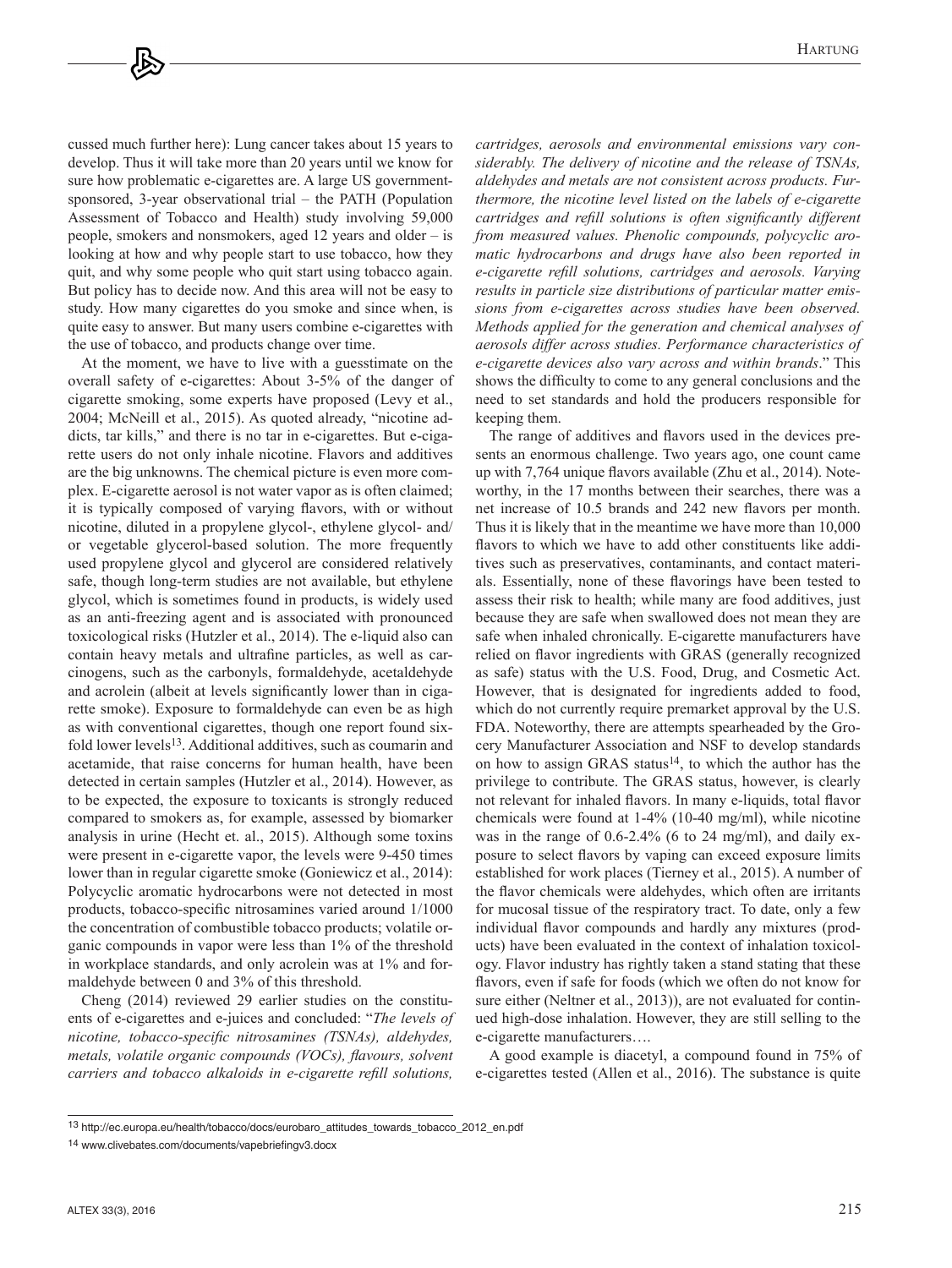| <b>Tool</b>                                                                      | <b>Advantage / Promise</b>                                                                                  | Disadvantage / Challenge                                                                                                                      | For e-cigarettes                                                                                     |
|----------------------------------------------------------------------------------|-------------------------------------------------------------------------------------------------------------|-----------------------------------------------------------------------------------------------------------------------------------------------|------------------------------------------------------------------------------------------------------|
| in silico                                                                        |                                                                                                             |                                                                                                                                               |                                                                                                      |
| Quantitative Structure/Activity<br>Relationships (QSAR)                          | Cheap and fast; some working<br>models, e.g., mutagenicity                                                  | Limited predictivity for few<br>endpoints, no validated ones;<br>not for natural substances and<br>mixtures                                   | Few relevant models                                                                                  |
| Read-across                                                                      | Cheap and fast                                                                                              | Depends on data availability,<br>only emerging good practices,<br>no validation; not for natural<br>substances and mixtures                   | Limited relevant data for flavors                                                                    |
| Physiology-based pharma-<br>cokinetik (PBPK) and other<br>kinetic modeling       | Cheap; increasing integration<br>of <i>in vitro</i> test data                                               | To be done substance by<br>substance; not all organs well<br>modeled yet                                                                      | Respiratory models challenging                                                                       |
| in vitro                                                                         |                                                                                                             |                                                                                                                                               |                                                                                                      |
| 2D ("traditional" cell culture)                                                  | Cheap and fast; increasing<br>access to high-quality human<br>primary cells and stem-cell<br>derived models | Artificial conditions and limited<br>use of Good Practices;<br>reductionist models; lack of<br>metabolic capacities                           | Many different models needed;<br>lung 2D models not very advanced                                    |
| omics or high-content<br>imaging                                                 | Holistic analysis                                                                                           | Making sense of data is difficult;<br>costly                                                                                                  | Depends on model availability<br>and quality; opportunity to<br>find unexpected effects              |
| High-throughput screening<br>(HTS)                                               | Holistic analysis; mass-testing<br>of substances                                                            | Few centers with individual, costly<br>set-ups; limited to simple in vitro<br>and in chemico assays; making<br>sense of data is difficult     | No testing platforms easily<br>available; no consensus on test<br>panels and interpretation          |
| 3D and organ-on-chip                                                             | Organotypic culture conditions;<br>fueled by stem cell technologies<br>and bioengineering                   | Only emerging, complex,<br>expensive                                                                                                          | Models, including lung, promising<br>but not standardized / widely<br>available / validated          |
| <i>in vivo</i> animal                                                            |                                                                                                             |                                                                                                                                               |                                                                                                      |
| Guideline studies                                                                | Complexity of organism;<br>internationally harmonized                                                       | Costly; long duration; limited<br>human relevance; statistically<br>underpowered and reproducibility<br>issues; few validated                 | Strong differences in respiratory<br>system of rodents; inhalation<br>toxicology specially demanding |
| Experimental                                                                     | Complexity of organism;<br>opportunities of genetic<br>manipulation                                         | Not standardized; unclear<br>predictivity for humans                                                                                          | No smoking-induced lung cancer<br>model established                                                  |
| in vivo human                                                                    |                                                                                                             |                                                                                                                                               |                                                                                                      |
| Trials                                                                           | Definitive answers possible                                                                                 | Limited durations possible; costs                                                                                                             | Ethically questionable except for<br>cessation studies                                               |
| Epidemiology                                                                     | Relevance                                                                                                   | Long duration; changing exposure<br>patterns                                                                                                  | Too long; limited number<br>of studies possible                                                      |
| <b>Integrating tools</b>                                                         |                                                                                                             |                                                                                                                                               |                                                                                                      |
| Strategies and Integrated<br>Approaches to Testing and<br>Assessment (ITS, IATA) | Synergistic information gain;<br>efficient use of resources                                                 | Concepts for composition and<br>validation in infancy                                                                                         | Promising but depends on<br>availability of building blocks;<br>point of reference unclear           |
| Adverse Outcome<br>Pathways and Pathways<br>of Toxicity (AOP, PoT)               | Promotes mechanistic toxicology;<br>point of reference to organize<br>accepted toxicological knowledge      | More conceptual than a testing<br>tool; linear representations of<br>perturbed networks; few<br>established AOP; quality<br>assurance unclear | Could help ITS/IATA development                                                                      |
| Systems toxicology,<br>virtual patients                                          | Models the complexity of an<br>organism; virtual experiments                                                | Methods still in their infancy                                                                                                                | The bridge from big data to<br>big sense                                                             |

## **Tab. 2: Advantages and disadvantages of different toxicological tools for e-cigarette testing and risk assessment**

伶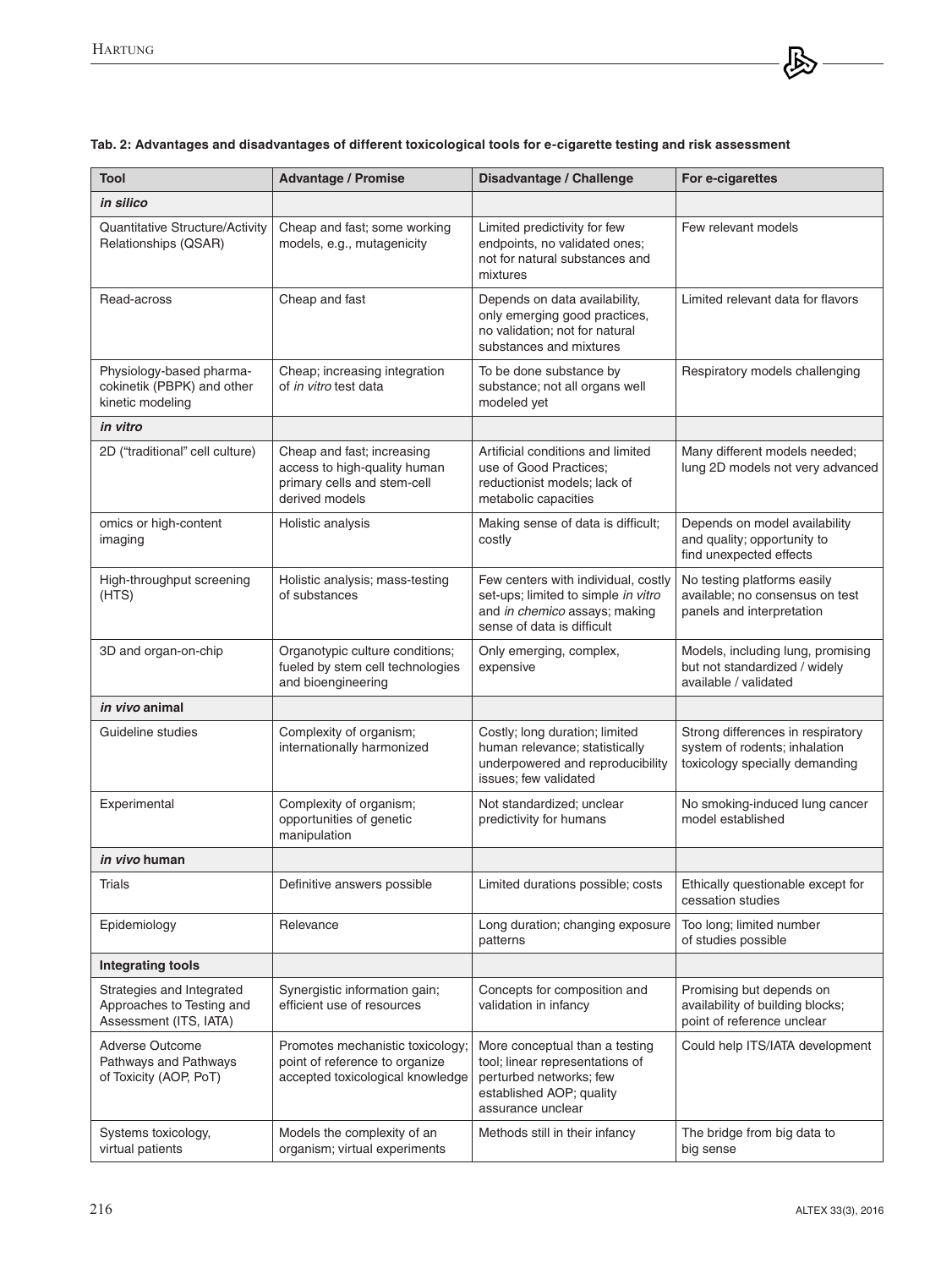well known – it is the butter flavor of popcorn. Although apparently safe when consumed, it is worth noting that inhalation of diacetyl has caused lung disease in workers producing the snack (known as "popcorn lung") (Egilman et al., 2007). While it is not clear whether the amounts inhaled by e-cigarette consumption could cause such conditions upon chronic use, diacetyl shows that there can be surprises when inhaling food flavors.

### **7 Testing challenges**

Standardized testing paradigms for the e-liquid and e-cigarette aerosols have not been established; scientific consensus on the most appropriate testing paradigms for comparative analyses of e-cigarette products is critical (Orr, 2014). For cigarette smoking, standard puffing regimens and smoking protocols are available from various entities (Wan et al., 2009), but nothing comparable is available for e-cigarettes. A type of reference aerosol would be needed to compare different approaches and products to such a point of reference. For smoked tobacco products in general, the Cooperation Center for Scientific Research Relative to Tobacco (CORESTA) In Vitro Toxicology Task Force provided recommendations for a test battery (CORESTA, 2004), but this is not fully applicable to e-cigarettes, as it focused strongly on mutagenicity.

In a perfect world, we would start embarking on extensive trials of each and every one of the additives used, which would add considerably to the economy of animal testing and its alternatives (Bottini and Hartung, 2009, 2010). Figure 1 shows the different options for testing, which are listed in Table 2 together with general advantages and disadvantages as well as e-cigarette-specific remarks.

Traditional safety assessment would make use of animal testing as the main option. However, there are practical concerns that make this option difficult to achieve for the large number of substances relevant in this area. Inhalation toxicity



**Fig. 1: The Toolbox of Toxicity Testing in the 21st Century**

more so, costing around \$1 million per substance using the current standard method. An inhalation cancer study in either mice or rats costs about \$2.5 million per substance (personal communication Dr Costanza Rovida after consulting a CRO). This would amount to \$4 billion to test only all the flavorings available in 2014, \$10 billion if done as inhalation cancer studies. Even only a 90-day repeat dose inhalation study costs about \$300,000 per substance (Rovida and Hartung, 2009), amounting to \$3 billion for the estimated 10,000 flavors. At the same time, carcinogenicity studies using rats are not always predictive of human physiology, e.g., mice and rats predict each other only in 57% of cases (Basketter et al., 2012; Leist et al., 2014). There is also no generally accepted animal model of smoking-induced lung cancer (Witschi, 2007), i.e., the most relevant effect of smoking cannot even be modeled in rodents. Furthermore, it takes four years or more to get results from cancer studies and they notoriously err on the side of safety. Due to the use of maximum tolerated doses, among others, the method is very precautionary, i.e., likely producing ten times more false than real positives (Basketter et al., 2012). For example, of more than 30 ingredients of coffee tested for carcinogenicity in rodents, more than 70% had a positive result. Does this mean we are regularly enjoying a brew of carcinogens? No – there is no such evidence! On the contrary, we live longer (Freedman et al., 2012) and studies even show that coffee reduces cancer risk: we have less liver cancer (Larsson and Wolk, 2007), melanoma (Loftfield et al., 2015) and basal cell carcinoma (Song et al., 2012), and to a lesser extent, premenopausal breast and colorectal cancers (Nkondjock, 2009) if we drink coffee. Typically, for whatever substance class was tested for carcinogenicity in rodents, around 50% of chemicals were positive. We have to imagine the percussions of such cancer findings for flavors, not only for their use in e-cigarettes but also in food. It cannot be in our interest to start mass-testing of flavors in rodent cancer bioassays.

studies are very expensive and rodent cancer tests are even

The first step is clearly to understand what users are exposed to and these analyses have started (Goniewicz et al., 2014; Hutzler et al., 2014; Hahn et al., 2014). They are complicated because of the broad use of impure and natural compounds. Batch differences are unavoidable. Storage conditions will change them. Boiling will do so too. It is difficult to keep pace with the introduction of new flavors. Also, the vaping technologies change, altering the actual exposure.

Some animal studies are available, e.g., comparing three flavor formulations inhaled for 90 days in rats (Werley et al., 2016). At conditions, where at mid-dose level animals lost more than 10% body weight, there were a number of effects and some on nasal epithelia and bronchoalveolar lining fluid persisted after 42 days of recovery. The authors concluded: "*In general, smoking-related effects upon the tissues in the respiratory tract are more adverse than those observed in our study, with increased incidence and severity*". Another, more acute study in mice (Sussan et al., 2015) showed severe immunotoxicity of e-cigarette vapor. Mice that were exposed to e-cigarette vapor showed serum cotinine, a biomarker of nico-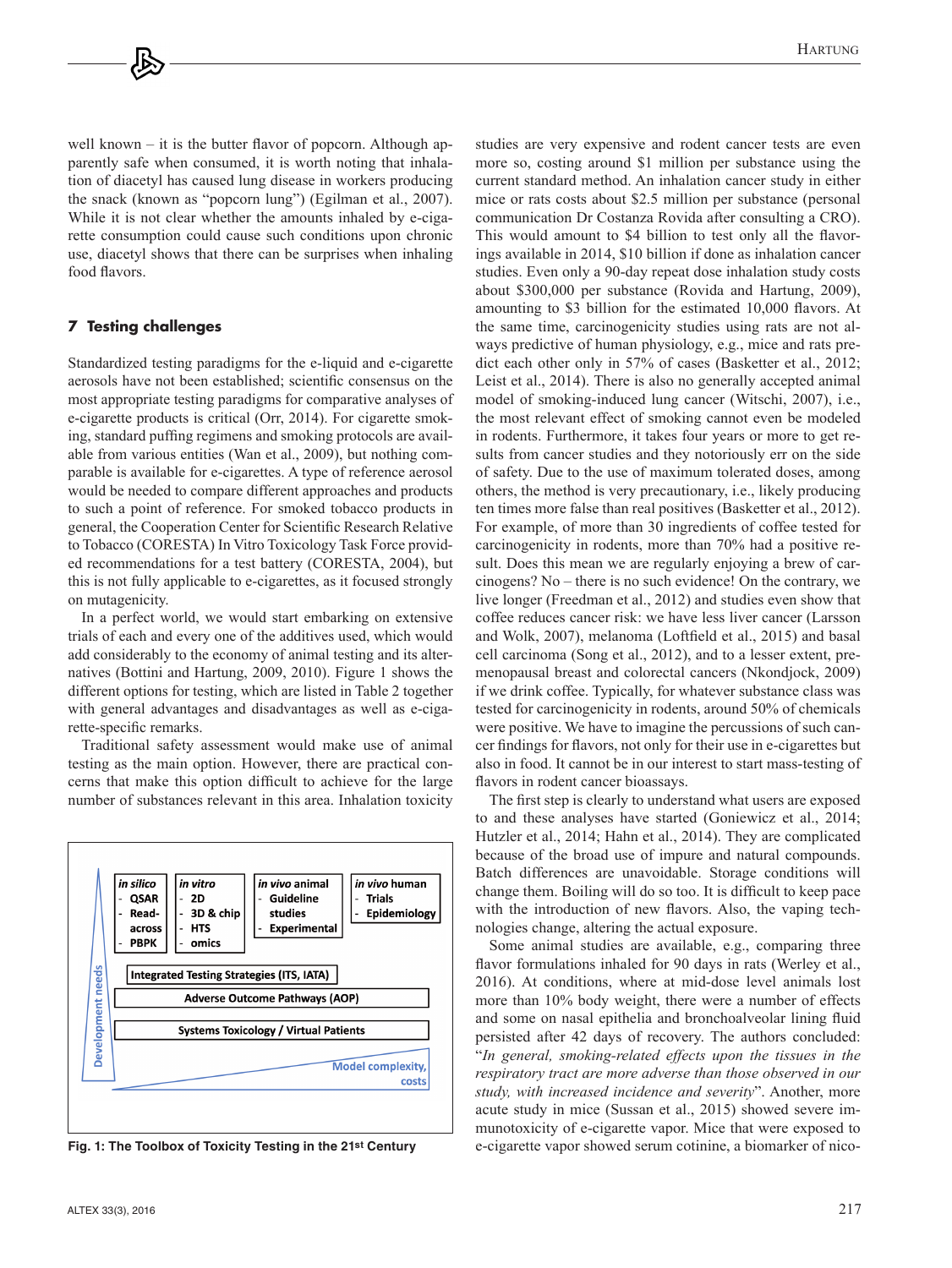tine exposure, concentrations that were comparable to human e-cigarette users. Astonishingly, 20% of the mice died, which shows once again that we are not 70 kg-mice… Animal studies comparing e-cigarettes to non-smoking is probably the best way to discredit them.

So what else can we do instead of animal studies? The obvious first step is removing known toxicants (e.g., carcinogens). This means we should establish a negative list and limit, for example, the use of other substances (e.g., sensitizers). We will have to fill data gaps, using read-across and other *in silico* methods as well as *in vitro* (Wan et al., 2009) testing. Given the dynamic developments of this product category and the lack of established testing strategies, read-across is a prime opportunity for fast assessment and pruning of substances. The recent progress in this field (Patlewicz et al., 2014; Ball et al., 2016; Zhu et al., 2016) might form a starting point, though currently the necessary big datasets come from industrial chemicals (Luechtefeld et al., 2016) and drug development, e.g., in the e-Tox database15 (Cases et al., 2014). The common needs shared by e-cigarette industry with food, flavor, fragrance, cosmetics / personal care product industry to assess many overlapping ingredients and complex mixtures not really suitable for traditional toxicology, could synergize. A comprehensive database of available data would be an important step.

Johnson et al. (2009) made an inventory of then available *in vitro* tests, concluding: "*A variety of* in vitro *assays are available to assess tobacco smoke that address different modes of action, mostly using non-human cell models. However, smokeless tobacco products perform poorly in these assays. Although reliable as a screening tool for qualitative assessments, the available* in vitro *assays have been poorly validated for quantitative comparisons of different tobacco products*". Our recent workshop summarized the available *in vitro* lung models (Gordon et al., 2015), many of which might be useful for studying inhalation toxicology. In the US, under the Family Smoking Prevention and Tobacco Control Act, the federal government, through the FDA Center for Tobacco Products (CTP)16, started a science-based approach that addresses the complex public health issues raised by tobacco product regulation. Considerable funding (e.g., in 2013 they created 14 Tobacco Centers of Regulatory Science (TCORS) with \$326 million planned funding over six years) and efforts by e-cigarette manufacturers have most recently widened the portfolio of available assays, but an independent assessment of their fitness for purpose / validity is still missing.

Biological profiling similar to what ToxCast<sup>17</sup> is doing in a multitude of biological assays in a high-throughput manner could be another step to identify possible liabilities. This stresses the need for such platforms being made available to industry. At less than \$20,000 per substance in ToxCast, this is an affordable expense compared to any traditional testing.

Applying these approaches not only to end-products but rather early in the selection of ingredients, as suggested in the Green Toxicology approach (Maertens et al., 2014), is another important opportunity to make this more efficient.

The field of e-cigarettes presents itself as another area of tremendous testing needs, which cannot be satisfied by traditional regulatory testing. *In vitro* methods are starting to be applied (Cervellati et al., 2014; Palpant et al., 2015; Lerner et al., 2015; Ji et al., 2016). For this reasons, the area could become another engine for change, similar to nanotechnologies (Hartung, 2010a; Hartung and Sabbioni, 2011). Many concepts of toxicology for the 21st century (Tox-21c) (Hartung, 2009a,b) can be applied: Figure 1 shows the toolbox of toxicology in the 21st century, indicating also roughly the development needs and the complexity / costs of the methods. Many of these have been detailed in this series of articles as well as our workshop reports and shall not be reiterated here. The reader is referred to the respective papers for *in vivo* (Hartung, 2008a, 2013), *in vitro* (Hartung, 2007, 2013; Hartung and Leist, 2008; Leist et al., 2008) and *in silico* approaches (Hartung and Hoffmann, 2009; Hartung, 2016c), *in vitro* work for testing cosmetics (Hartung, 2008b), chemicals (Hartung, 2010b), nanomaterials (Hartung, 2010a; Hartung and Sabbioni, 2011), pharmaceuticals (Rovida et al., 2015b) and food (Hartung and Koëter, 2008), organo-typic cultures (Alépée et al., 2014; Andersen et al., 2014; Hartung, 2014; Marx et al., 2016), refinement of animal testing (Zurlo and Hutchinson, 2014), Integrated Testing Strategies (Hartung et al., 2013a; Rovida et al., 2015a), pathways of toxicity (Hartung and McBride, 2011; Kleensang et al., 2014; Tollefsen et al., 2014), omics technologies (Bouhifd et al., 2013, 2015a,b; Ramirez et al., 2013), and high-content imaging (van Vliet et al., 2014). These approaches come with different advantages and disadvantages in general and in particular for testing e-cigarettes (Tab. 2). Noteworthy, parts of e-cigarette industry have embraced concepts of Integrated Testing Strategies (Costigan and Meredith, 2015). Others are pursuing Systems Toxicology approaches (Iskander et al., 2016). However, no formal validations (Leist et al., 2012) have yet been undertaken. Both, validation of high-throughput methods (Judson et al., 2013) for the multitude of flavor chemicals, systematic reviews (Hartung and Hoffmann, 2009; Hoffmann et al., 2014; Stephens, 2013, 2016), and mechanistic validation of *in vitro* models (Hartung et al., 2013b) will need to be considered.

# **8 E-cigarettes – the ugly duckling of public health?**

"*Giving up smoking is the easiest thing in the world. I know because I've done it thousands of times*." Mark Twain nicely coined it. Quitting is difficult and most tools have shown limited effect. Some early studies suggested that one in three smokers trying e-cigarettes lastingly reduces his/her smoking and one in nine changes completely. Thus, we have to do everything possible to encourage switching and avoid relapses. There should be no doubt that e-cigarettes play a very important role as a ces-

<sup>15</sup><http://www.etoxproject.eu>

<sup>16</sup><http://www.fda.gov/TobaccoProducts/default.htm>

<sup>17</sup><https://www.epa.gov/chemical-research/toxicity-forecasting>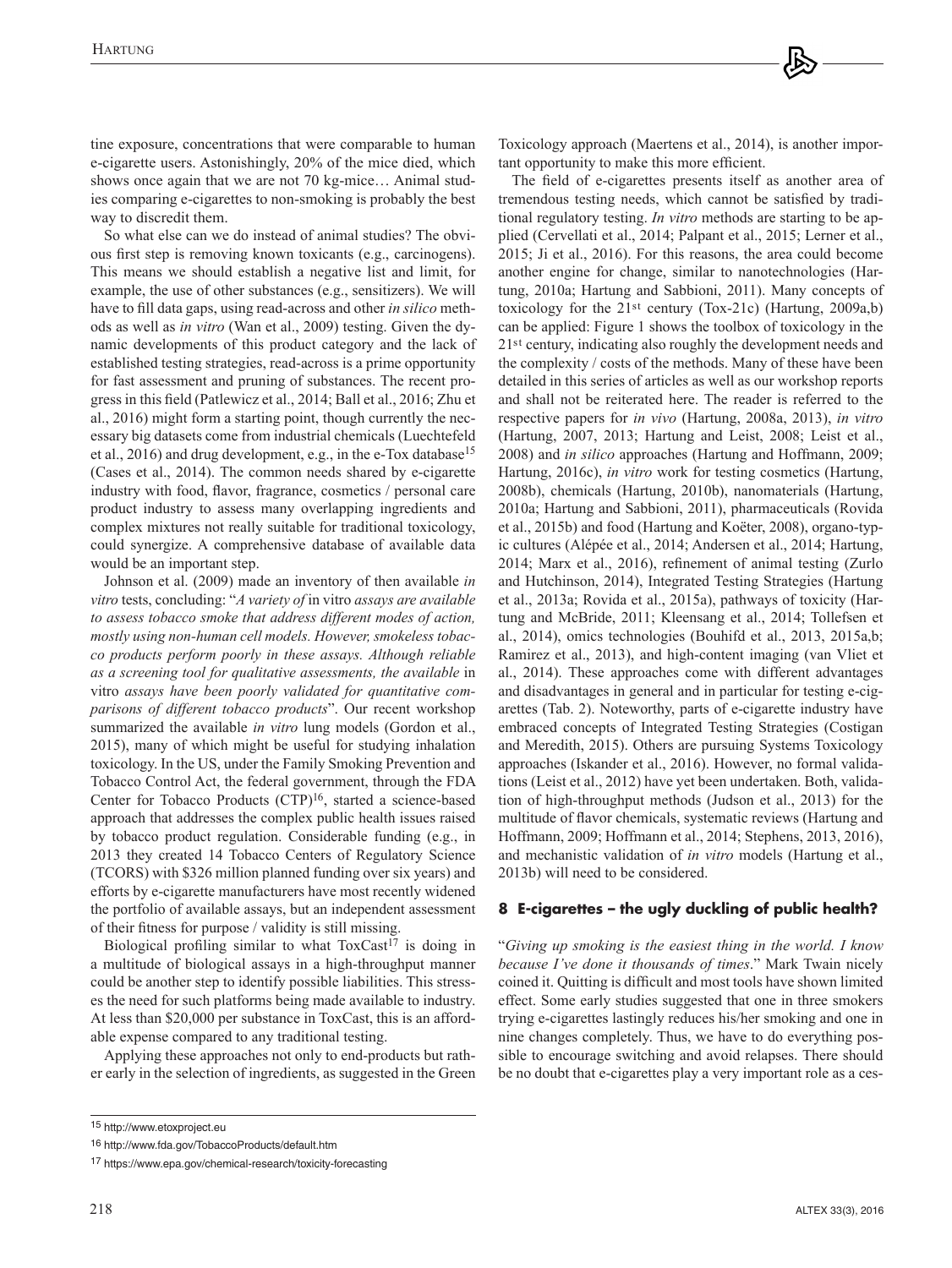#### **Tab. 3: Comparison of national policies on e-cigarettes**

- US started regulating as tobacco product
- Europe twin track approach from 2016 either consumer product or medicine
- Canada personal consumption legal sales banned
- South Korea legal but heavily taxed
- Banned in Brazil, Hong Kong, Malaysia, Turkey, United Arabian Emirates
- Legal in China, India...
- WHO examining regulatory options

(Source: Deborah Arnott, Chief Executive, Action on Smoking & Health ASH UK, at European Science Open Forum, Copenhagen, 2014. ASH is a British NGO dedicated to reducing the harm caused by tobacco set up by the Royal College of Physicians in 1971.)

sation tool (Rom et al., 2015). But should this be left to prescription controlled by physicians? This is certainly the safest way to avoid early trying out and use by non-smokers. However, it also misses the opportunity of broad use and reaching out to those not (yet) considering quitting, which is, from experience with other substitution products, the large majority. In the UK alone, it has been proposed that switching 1% of smokers annually from smoking to less harmful nicotine sources could potentially save approximately 60,000 lives in a decade (Fagerstrom and Bridgman, 2014).

It will be some years before we know how dangerous e-cigarettes are. Statements like "*Three months of additional smoking poses a greater risk to someone's health, on average, than a*  *lifetime of using a low-risk alternative*." by David Sweanor, former Advisor to the WHO on Tobacco Control, are certainly wishful thinking. Let's take the 3-5% of health risk as a given for a moment, well accepting it could be 1% or 10%. It brings the risk into the range of passive smoking, i.e., living as a nonsmoker with a smoker. Purists will still not be happy with a product that is more dangerous than anything we would allow to come to the market in any other industry. They are right. More pragmatic health professionals will see the opportunity to help many smokers to quit. They are right too. "*It's not hard to make decisions when you know what your values are*." (Roy Disney). I know what my values are – I would have loved to see my father with our 9-year-old on his lap only once in his life, if

| <b>Tobacco Products Directive regulation of electronic</b><br>cigarettes                                                                      | <b>MHRA licenced Nicotine Containing Products (NCPs)</b><br>including e-cigs                                                                                |
|-----------------------------------------------------------------------------------------------------------------------------------------------|-------------------------------------------------------------------------------------------------------------------------------------------------------------|
| Products not available on prescription                                                                                                        | Products available on prescription                                                                                                                          |
| 20% VAT                                                                                                                                       | 5% VAT                                                                                                                                                      |
| Cross border advertising banned by 2016; up to Member States<br>to decide on domestic advertising (billboards, Point of Sale,<br>buses, etc.) | Advertising allowed – under OTC rules so no celebrity or health<br>professional endorsement and no free samples; must be targeted<br>at adult smokers, etc. |
| Products widely available                                                                                                                     | Products available on general sale (GSL)                                                                                                                    |
| Cannot make health claims                                                                                                                     | Can make health claims                                                                                                                                      |
| Upper limits for nicotine content will be set and likely to be in<br>force by 2017                                                            | MHRA regulation is flexible; there are no upper limits.                                                                                                     |
| 30% health warning about nicotine on front and back of packs                                                                                  | No health warnings on packs                                                                                                                                 |
| Member States retain powers, e.g., on flavours, domestic<br>advertising                                                                       | Flavors require marketing authorisation                                                                                                                     |
| Children and Families Bill allows for age of sale of 18 for nicotine<br>products                                                              | Age of sale 12 but can be varied by product so could be higher for<br>electronic cigarettes                                                                 |

#### **Tab 4: European Twin Track for e-cigarettes from 2016**

(Source: Deborah Arnott, Chief Executive, Action on Smoking & Health ASH UK, at European Science Open Forum, Copenhagen, 2014. ASH is a British NGO dedicated to reducing the harm caused by tobacco set up by the Royal College of Physicians in 1971.)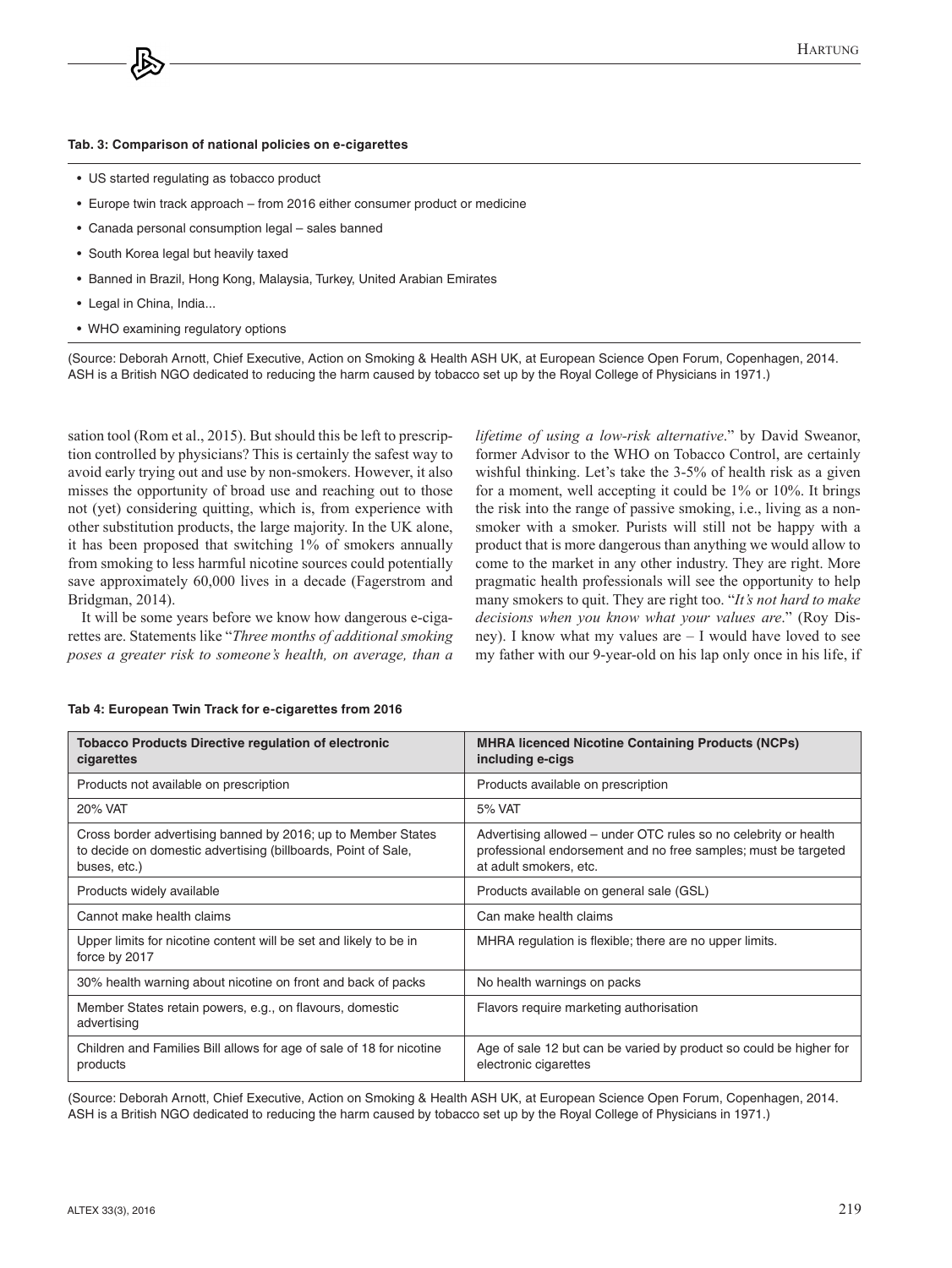only something like e-cigarettes had been available. Therefore, I am happy to enter this compromise and try to help make this product as broadly available as possible by helping to minimize the clearly existing risks.

It is fascinating to see how different countries try to define the lines – from laissez-faire to banning; from high taxation to prescription only (Tab. 3). These are value and policy decisions made where there is no clear right or wrong. As toxicologists and public health professionals we have to advise policy. What we need to do this is data. Our traditional tools are not very helpful: Cancer testing in rats and mice? Almost everything is positive, e.g., 45% of prescription drugs. But cigarette smoking? No lung cancer in rats and mice, at least not reproducible enough to make a suitable model. And as discussed above, such studies are extremely costly, about \$1 million for one substance in one species for oral applications, \$2.5 million for inhalation studies. It is difficult to imagine that we could test all the flavors. And we would get the results only in four to five years as the treatment alone takes two years and evaluation of all organs takes another two years. The laboratory capacities worldwide to test for cancer effects are dozens of substances at the same time, not hundreds.

In the short term, (self-)restricting the use of additives and using fast cell- and computer-based evaluations of safety will help improve the safety of e-cigarettes. And in the medium term, controlled trials will be necessary. But if we wait for this evidence to emerge and prohibit or hinder the use of e-cigarettes, we would probably miss a tremendous opportunity to save lives on a large scale.

Some countries have obviously chosen to ban or make it very difficult to access e-cigarettes (Tab. 3). Lisa Wingate (in A Month of Summer) said nicely, "*The hardest thing about the road not taken is that you never know where it might have led*." Sure, we can wait and observe what the results in other countries are, but this would likely be paying an enormous toll in lives that could have been saved. "*To ban e-cigarettes is like keeping the emergency exit closed, because the fire stairs are slippery*" said Karl Erik Lund, Research Director at the Norwegian Institute for Alcohol and Drug Research. Europe has chosen a twin track approach, which gives producers and consumers the choice about which market they are in (Tab. 4).

It is important that regulation ensures easy access for smokers, but aims at restricting marketing to adult smokers only. Tobacco use is the leading cause of preventable disease and death in the United States, responsible for 480,000 deaths per year. In December 2010, the U.S. Court of Appeals ruled that FDA could not regulate electronic cigarettes as a drug or a device but only as a tobacco product. That meant the government could oversee their marketing but not restrict their sale, except to minors. The FDA issued in regulation for e-cigarettes May 201618:

– Not allowing products to be sold to persons under the age of 18 years (both in person and online), which was already law

in 48 federal states, requiring age verification by photo ID;

- Not allowing the selling of covered tobacco products in vending machines (unless in an adult-only facility); and
- Not allowing the distribution of free samples.
- Registering manufacturing establishments and providing product listings to the FDA;
- Reporting ingredients, and harmful and potentially harmful constituents;
- Requiring premarket review and authorization of new tobacco products by the FDA;
- Placing health warnings on product packages and advertisements; and
- Not selling modified risk tobacco products (including those described as "light," "low," or "mild") unless authorized by the FDA.

The FDA rule also requires manufacturers of all products that entered the market after February 15, 2007 to show that the products meet the applicable public health standard set forth in the law and receive marketing authorization from the FDA. The tobacco product review process gives the agency the ability to evaluate important factors, such as ingredients, product design and health risks, as well as their appeal to youth and non-users. Noteworthy, the company can sell their product for two years while submitting and one year while the registration is under review.

The new rule by FDA will likely set standards for this industry that have worldwide impact. The guidance for assessing hazards of the chemicals used will be critical. Noteworthy, flavors have not been banned as they are for regular cigarettes with the exception of menthol. We as toxicologists have to facilitate communication of accurate information on relative risks and to encourage improvements in quality, safety and efficacy of the product supporting innovation. This will also facilitate international harmonization. At the same time, clinicians and epidemiologists need to monitor the market and emerging health problems closely.

As discussed, there are emerging new methods – cell cultures and computer models. They are heavily used for the new "low risk tobacco products"… by the tobacco industry. The old joke comes to mind: "*Researchers now found that smoking is actually not hazardous – signed Dr. Marlboro*". Can we believe them after all experiences of the past (Michaels, 2008)? They reach out to independent toxicologist like me, but taking their money is a no-go – for Johns Hopkins and for any researcher concerned with their reputation. The good thing is that the FDA started to control these products and takes money out of this industry to support independent research. This is a big step forward, hopefully fast enough to inform policy decisions on e-cigarette regulations in all parts of the world. WHO estimated in 2008 that one billion people were killed in the last century by tobacco smoking<sup>19</sup>. Bringing this down by 95% is an opportunity we cannot miss. But we should prune the

<sup>18</sup><http://www.fda.gov/NewsEvents/Newsroom/PressAnnouncements/ucm499234.htm>

<sup>19</sup> [http://www.who.int/tobacco/mpower/mpower\\_report\\_tobacco\\_crisis\\_2008.pdf](http://www.who.int/tobacco/mpower/mpower_report_tobacco_crisis_2008.pdf)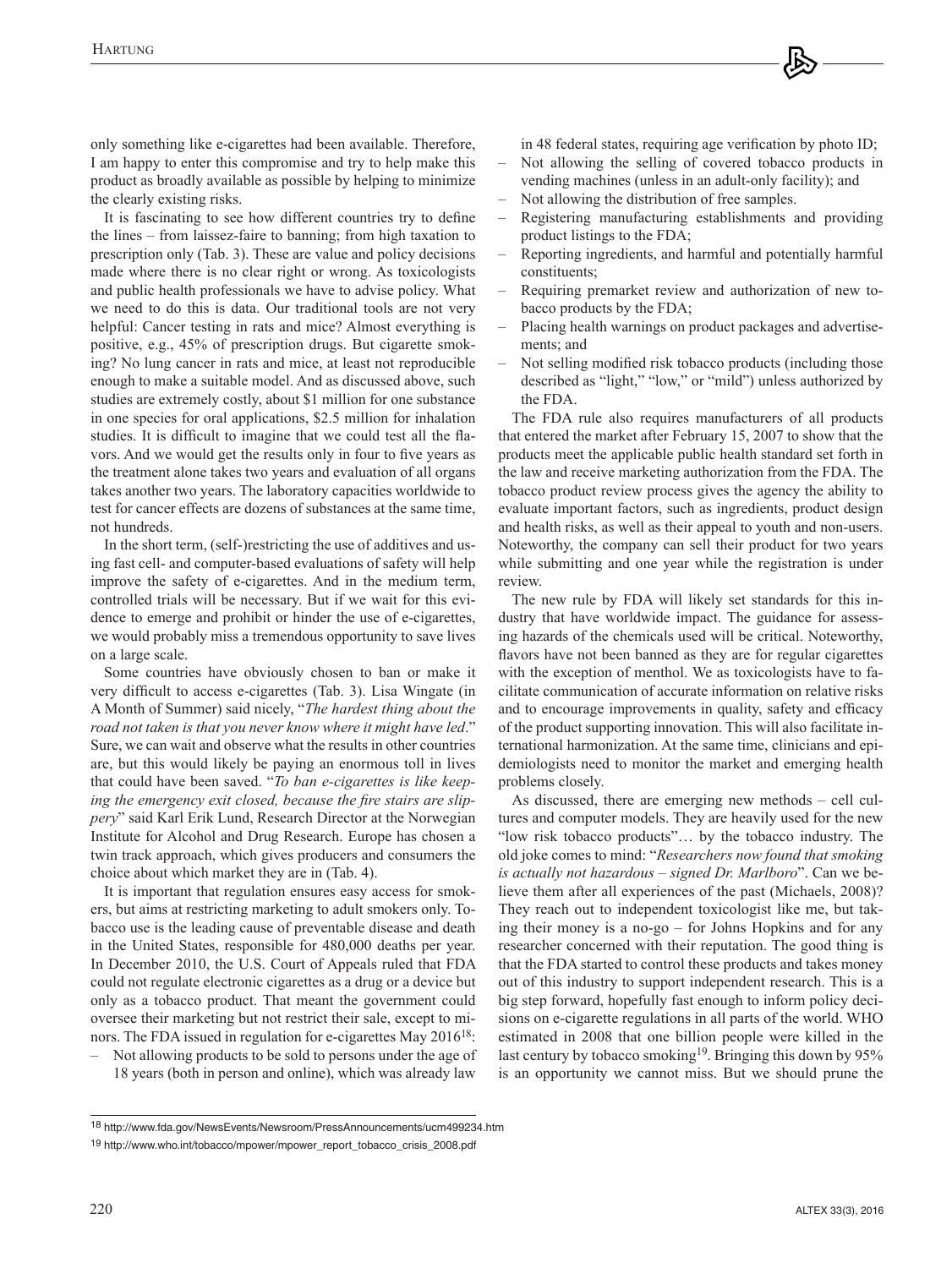wild growth of flavor and additive use, assessing their safety for inhalation quickly and objectively using 21st century approaches. Perhaps e-cigarettes will then become the beautiful swan of public health.

## **References**

- Alépée, N., Bahinski, T., Daneshian, M. et al. (2014). State-ofthe-art of 3D cultures (organs-on-a-chip) in safety testing and pathophysiology – a  $t^4$  report. *ALTEX 31*, 441-477. [http://](http://dx.doi.org/10.14573/altex1406111) [dx.doi.org/10.14573/altex1406111](http://dx.doi.org/10.14573/altex1406111)
- Allen, J. G., Flanigan, S. S., LeBlanc, M. et al. (2016). Flavoring chemicals in e-cigarettes: Diacetyl, 2,3-pentanedione, and acetoin in a sample of 51 products, including fruit-, candy-, and cocktail-flavored e-cigarettes. *Environ Health Persp 124*, 1-7. <http://dx.doi.org/10.1289/EHP348>
- Andersen, M., Betts, K., Dragan, Y. et al. (2014). Developing microphysiological systems for use as regulatory tools – challenges and opportunities. *ALTEX 31*, 364-367. [http://dx.doi.](http://dx.doi.org/10.14573/altex.1405151) [org/10.14573/altex.1405151](http://dx.doi.org/10.14573/altex.1405151)
- Ball, N., Cronin, M. T. D., Shen, J. et al. (2016). Toward good read-across practice (GRAP) guidance. *ALTEX 33*, 149-166. <http://dx.doi.org/10.14573/altex.1601251>
- Basketter D. A., Clewell, H., Kimber, I. et al. (2012). A roadmap for the development of alternative (non-animal) methods for systemic toxicity testing. *ALTEX 29*, 3-89. [http://dx.doi.](http://dx.doi.org/10.14573/altex.2012.1.003) [org/10.14573/altex.2012.1.003](http://dx.doi.org/10.14573/altex.2012.1.003)
- Benowitz, N. L. (2010). Nicotine addiction. *N Engl J Med 362*, 2295-2303. <http://dx.doi.org/10.1056/NEJMra0809890>
- Bottini, A. A., and Hartung, T. (2009). Food for thought … on economics of animal testing. *ALTEX 26*[, 3-16. http://www.](http://www.altex.ch/Current-issue.50.html?iid=104&aid=1) [altex.ch/Current-issue.50.html?iid=104&aid=1](http://www.altex.ch/Current-issue.50.html?iid=104&aid=1)
- Bottini, A. A., and Hartung, T. (2010). The economics of animal testing. *ALTEX, Spec Issue 27*, 67-77.
- Bouhifd, M., Hartung, T., Hogberg, H. T. et al. (2013). Review: Toxicometabolomics. *J Appl Toxicol 33*, 1365-1383. [http://](http://dx.doi.org/10.1002/jat.2874) [dx.doi.org/10.1002/jat.2874](http://dx.doi.org/10.1002/jat.2874)
- Bouhifd, M., Andersen, M. E., Baghdikian, C. et al. (2015a). The human toxome project. *ALTEX 32*, 112-124. [http://](http://dx.doi.org/10.14573/altex.1502091) [dx.doi.org/10.14573/altex.1502091](http://dx.doi.org/10.14573/altex.1502091)
- Bouhifd, M., Beger, R., Flynn, T. et al. (2015b). Quality assurance of metabolomics. *ALTEX 32*, 319-326. [http://dx.doi.](http://dx.doi.org/10.14573/altex.1509161) [org/10.14573/altex.1509161](http://dx.doi.org/10.14573/altex.1509161)
- Burstyn, I. (2014). Peering through the mist: Systematic review of what the chemistry of contaminants in electronic cigarettes tells us about health risks. *BMC Public Health 14*, 18. [http://](http://dx.doi.org/10.1186/1471-2458-14-18) [dx.doi.org/10.1186/1471-2458-14-18](http://dx.doi.org/10.1186/1471-2458-14-18)
- Callahan-Lyon P. (2014). Electronic cigarettes: Human health effects. *Tob Control 23*, ii36-40. [http://dx.doi.org/10.1136/](http://dx.doi.org/10.1136/tobaccocontrol-2013-051470) [tobaccocontrol-2013-051470](http://dx.doi.org/10.1136/tobaccocontrol-2013-051470)
- Campain, J. A. (2004). Nicotine: Potentially a multifunctional carcinogen? *Toxicol Sci 79*, 1-3. [http://dx.doi.org/10.1093/](http://dx.doi.org/10.1093/toxsci/kfh106) [toxsci/kfh106](http://dx.doi.org/10.1093/toxsci/kfh106)
- Cantrell, F. L. (2014). Adverse effects of e-cigarette exposures. *J Commun Health 39*[, 614-616. http://dx.doi.org/10.1007/](http://dx.doi.org/10.1007/s10900-013-9807-5) s10900-013-9807-5
- Caponnetto, P., Auditore, R. and Russo, C. (2013). Efficiency and safety of an electronic cigarette (ECLAT) as tobacco cigarettes substitute: A prospective 12-month randomized control design study. *PLoS One 8*, e66317. [http://dx.doi.org/10.1371/](http://dx.doi.org/10.1371/journal.pone.0066317) [journal.pone.0066317](http://dx.doi.org/10.1371/journal.pone.0066317)
- Carr, E. R. (2014). E-cigarettes: Facts, perceptions, and marketing messages. *Clin J Oncol Nursing 18*, 112-116. [http://](http://dx.doi.org/10.1188/14.CJON.112-116) [dx.doi.org/10.1188/14.CJON.112-116](http://dx.doi.org/10.1188/14.CJON.112-116)
- Cases, M., Briggs, K., Steger-Hartmann, T. et al. (2014). The eTOX data-sharing project to advance in silico drug-induced toxicity prediction. *Int J Mol Sci 15*, 21136-21154. [http://](http://dx.doi.org/10.3390/ijms151121136) [dx.doi.org/10.3390/ijms151121136](http://dx.doi.org/10.3390/ijms151121136)
- Cervellati, F., Muresan, X. M., Sticozzi, C. et al. (2014). Comparative effects between electronic and cigarette smoke in human keratinocytes and epithelial lung cells. *Toxicol In Vitro 28*, 999-1005. <http://dx.doi.org/10.1016/j.tiv.2014.04.012>
- Cheng, T. (2014). Chemical evaluation of electronic cigarettes. *Tob Control 23, Suppl 2*, ii11-7. [http://dx.doi.org/10.1136/](http://dx.doi.org/10.1136/tobaccocontrol-2013-051482) [tobaccocontrol-2013-051482](http://dx.doi.org/10.1136/tobaccocontrol-2013-051482)
- CORESTA (2004). The CORESTA e-cigarette task force. The rationale and strategy for conducting in vitro toxicology testing of tobacco smoke. [http://www.coresta.org/Reports/IVT\\_](http://www.coresta.org/Reports/IVT_TF_Rationale-IVT-Testing-Tob.-Smoke_Report_Jun04.pdf) [TF\\_Rationale-IVT- Testing-Tob.-Smoke\\_Report\\_Jun04.pdf](http://www.coresta.org/Reports/IVT_TF_Rationale-IVT-Testing-Tob.-Smoke_Report_Jun04.pdf)
- Costigan, S. and Meredith, C. (2015). An approach to ingredient screening and toxicological risk assessment of flavours in e-liquids. *Regulat Toxicol Pharmacol 72*, 361-369. [http://](http://dx.doi.org/10.1016/j.yrtph.2015.05.018) [dx.doi.org/10.1016/j.yrtph.2015.05.018](http://dx.doi.org/10.1016/j.yrtph.2015.05.018)
- Czogala, J., Goniewicz, M. L., Fidelus, B. et al. (2014). Secondhand exposure to vapors from electronic cigarettes. *Nicotine Tob Res 16*, 655-662.<http://dx.doi.org/10.1093/ntr/ntt203>
- Egilman, D., Mailloux, C. and Valentin, C. (2007). Popcornworker lung caused by corporate and regulatory negligence: An avoidable tragedy. *Int J Occup Environ Health 13*, 85-98. <http://dx.doi.org/10.1179/oeh.2007.13.1.85>
- Fagerstrom, K. O. and Bridgman, K. (2014). Tobacco harm reduction: The need for new products that can compete with cigarettes. *Addict Behav 39*, 507-511. [http://dx.doi.](http://dx.doi.org/10.1016/j.addbeh.2013.11.002) [org/10.1016/j.addbeh.2013.11.002](http://dx.doi.org/10.1016/j.addbeh.2013.11.002)
- Farsalinos, K. E. and Polosa, R. (2014). Safety evaluation and risk assessment of electronic cigarettes as tobacco cigarette substitutes: A systematic review. *Therap Adv Drug Safety 5*, 67-86.<http://dx.doi.org/10.1177/2042098614524430>
- Freedman, N. D., Park, Y., Abnet, C. C. et al. (2012). Association of coffee drinking with total and cause-specific mortality. *N Engl J Med 366*, 1891-1904. [http://dx.doi.org/10.1056/](http://dx.doi.org/10.1056/NEJMoa1112010) [NEJMoa1112010](http://dx.doi.org/10.1056/NEJMoa1112010)
- Goniewicz, M. L., Knysak, J., Gawron, M. et al. (2014). Levels of selected carcinogens and toxicants in vapour from electronic cigarettes. *Tob Control 23*, 133-139. [http://dx.doi.](http://dx.doi.org/10.1136/tobaccocontrol-2012-050859) [org/10.1136/tobaccocontrol-2012-050859](http://dx.doi.org/10.1136/tobaccocontrol-2012-050859)
- Gordon, S., Daneshian, M., Bouwstra, J. et al. (2015). Nonanimal models of epithelial barriers (skin, intestine and lung) in research, industrial applications and regulatory toxicology. *ALTEX 32*, 327-378. [http://dx.doi.org/10.14573/](http://dx.doi.org/10.14573/altex.1510051) [altex.1510051](http://dx.doi.org/10.14573/altex.1510051)
- Hahn, J., Monakhova, Y. B., Hengen, J. et al. (2014). Electronic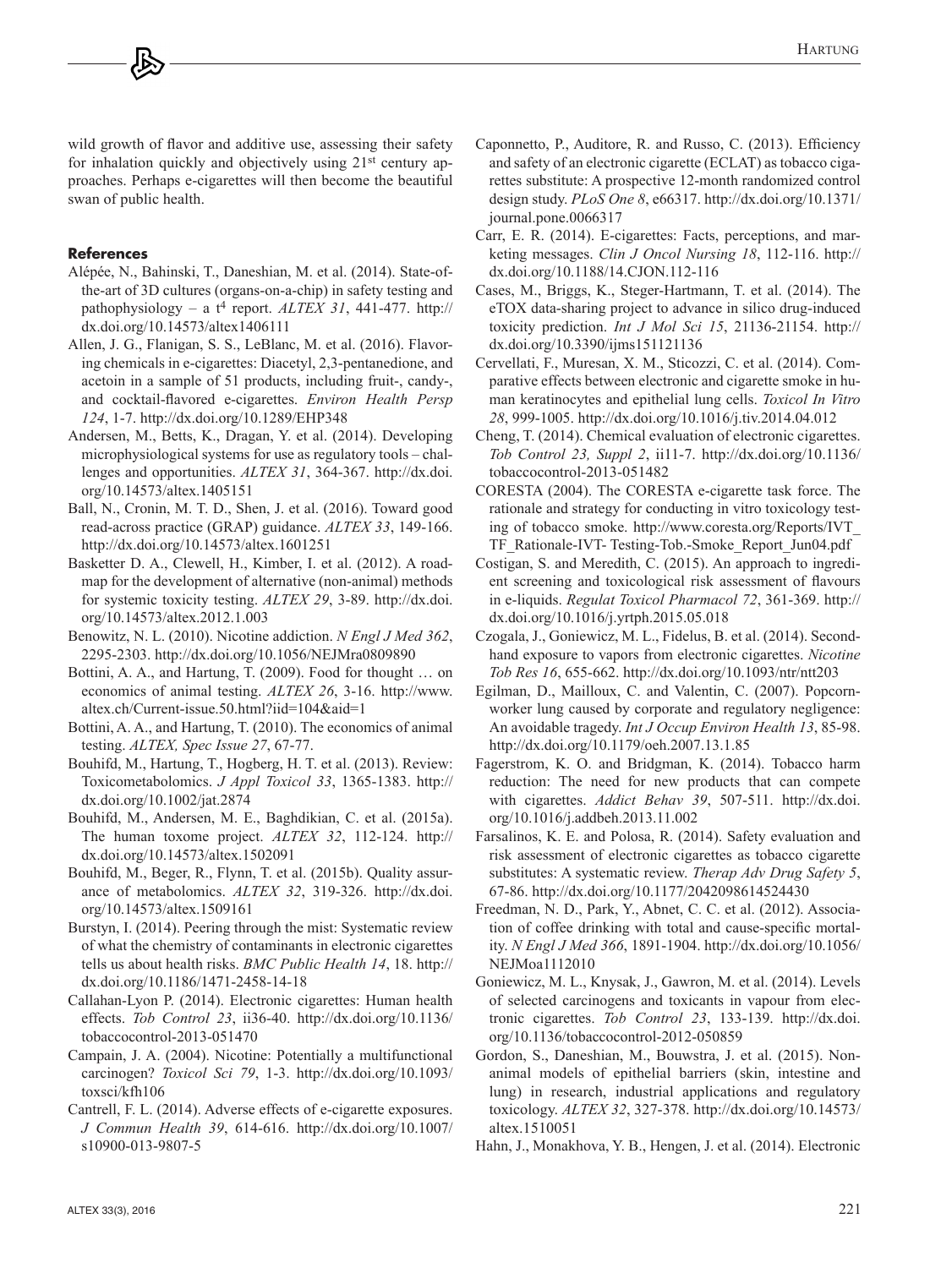cigarettes: Overview of chemical composition and exposure estimation. *Tob Induced Dis 12*, 23. [http://dx.doi.org/10.1186/](http://dx.doi.org/10.1186/s12971-014-0023-6) [s12971-014-0023-6](http://dx.doi.org/10.1186/s12971-014-0023-6)

- Hartung, T. (2007). Food for thought … on cell culture. *ALTEX 24*, 143-147. [http://www.altex.ch/All-issues/Issue.50.](http://www.altex.ch/All-issues/Issue.50.html?iid=87&aid=2) [html?iid=87&aid=2](http://www.altex.ch/All-issues/Issue.50.html?iid=87&aid=2)
- Hartung, T. (2008a). Food for thought … on animal tests. *ALTEX 25*, 3-9. [http://www.altex.ch/All-issues/Issue.50.](http://www.altex.ch/All-issues/Issue.50.html?iid=98&aid=1) [html?iid=98&aid=1](http://www.altex.ch/All-issues/Issue.50.html?iid=98&aid=1)
- Hartung, T. (2008b). Food for thought … on alternative methods for cosmetics safety testing. *ALTEX 25*, 147-162. [http://](http://www.altex.ch/All-issues/Issue.50.html?iid=101&aid=1) [www.altex.ch/All-issues/Issue.50.html?iid=101&aid=1](http://www.altex.ch/All-issues/Issue.50.html?iid=101&aid=1)
- Hartung, T. and Koëter, H. (2008). Food for thought … on alternative methods for food safety testing. *ALTEX 25*, 259-264. <http://www.altex.ch/All-issues/Issue.50.html?iid=103&aid=1>
- Hartung, T. and Leist, M. (2008). Food for thought … on the evolution of toxicology and phasing out of animal testing. *ALTEX 25*, 91-96. [http://www.altex.ch/All-issues/Issue.50.](http://www.altex.ch/All-issues/Issue.50.html?iid=99&aid=1) [html?iid=99&aid=1](http://www.altex.ch/All-issues/Issue.50.html?iid=99&aid=1)
- Hartung, T. (2009a). Toxicology for the twenty-first century. *Nature 460*, 208-212. <http://dx.doi.org/10.1038/460208a>
- Hartung, T. (2009b). A toxicology for the 21<sup>st</sup> century: Mapping the road ahead. *Toxicol Sci 109*, 18-23. [http://dx.doi.](http://dx.doi.org/10.1093/toxsci/kfp059) [org/10.1093/toxsci/kfp059](http://dx.doi.org/10.1093/toxsci/kfp059)
- Hartung, T. and Hoffmann, S. (2009). Food for thought on … in silico methods in toxicology. *ALTEX 26*, 155-166. [http://](http://www.altex.ch/Current-issue.50.html?iid=107&aid=1) [www.altex.ch/Current-issue.50.html?iid=107&aid=1](http://www.altex.ch/Current-issue.50.html?iid=107&aid=1)
- Hartung, T. (2010a). Food for thought … on alternative methods for nanoparticle safety testing. *ALTEX 27*, 87-95. [http://www.](http://www.altex.ch/Current-issue.50.html?iid=113&aid=1) [altex.ch/Current-issue.50.html?iid=113&aid=1](http://www.altex.ch/Current-issue.50.html?iid=113&aid=1)
- Hartung, T. (2010b). Food for thought … on alternative methods for chemical safety testing. *ALTEX 27*, 3-14. [http://www.](http://www.altex.ch/Current-issue.50.html?iid=112&aid=1) [altex.ch/Current-issue.50.html?iid=112&aid=1](http://www.altex.ch/Current-issue.50.html?iid=112&aid=1)
- Hartung, T. and McBride, M. (2011). Food for thought … on mapping the human toxome. *ALTEX 28*, 83-93. [http://dx.doi.](http://dx.doi.org/10.14573/altex.2011.2.083) [org/10.14573/altex.2011.2.083](http://dx.doi.org/10.14573/altex.2011.2.083)
- Hartung, T. and Sabbioni, E. (2011). Alternative in vitro assays in nanomaterial toxicology. *WIREs Nanomed Nanobiotechnol 3*, 545-573.<http://dx.doi.org/10.1002/wnan.153>
- Hartung, T., van Vliet, E., Jaworska, J. et al. (2012). Systems toxicology. *ALTEX 29*, 119-128. [http://dx.doi.org/10.14573/](http://dx.doi.org/10.14573/altex.2012.2.119) [altex.2012.2.119](http://dx.doi.org/10.14573/altex.2012.2.119)
- Hartung, T. (2013). Look back in anger what clinical studies tell us about preclinical work. *ALTEX 30*, 275-291. [http://](http://dx.doi.org/10.14573/altex.2013.3.275) [dx.doi.org/10.14573/altex.2013.3.275](http://dx.doi.org/10.14573/altex.2013.3.275)
- Hartung, T., Luechtefeld, T., Maertens, A. and Kleensang, A. (2013a). Integrated testing strategies for safety assessments. *ALTEX 30*, 3-18. <http://dx.doi.org/10.14573/altex.2013.1.003>
- Hartung, T., Stephens, M. and Hoffmann, S. (2013b). Mechanistic validation. *ALTEX 30*, 119-130. [http://dx.doi.](http://dx.doi.org/10.14573/altex.2013.2.119) [org/10.14573/altex.2013.2.119](http://dx.doi.org/10.14573/altex.2013.2.119)
- Hartung, T.  $(2014)$ .  $3D A$  new dimension of in vitro research. *Adv Drug Deliv Rev 69*, vi. [http://dx.doi.](http://dx.doi.org/10.1016/j.addr.2014.04.003) [org/10.1016/j.addr.2014.04.003](http://dx.doi.org/10.1016/j.addr.2014.04.003)

Hartung, T. (2016a). Can we wait for e-cigarette trials? *Chem-*

*istry World*. [http://www.rsc.org/chemistryworld/2016/04/](http://www.rsc.org/chemistryworld/2016/04/electronic-cigarettes-trials-vaping-safety-data) [electronic-cigarettes-trials-vaping-safety-data](http://www.rsc.org/chemistryworld/2016/04/electronic-cigarettes-trials-vaping-safety-data)

- Hartung, T. (2016b). E-cigarettes the ugly duckling of public health? *Scientific American*, in press.
- Hartung, T. (2016c). Making big sense from big data in toxicology by read-across. *ALTEX 33*, 83-93. [http://dx.doi.](http://dx.doi.org/10.14573/altex.1603091) [org/10.14573/altex.1603091](http://dx.doi.org/10.14573/altex.1603091)
- Hecht, S. S., Carmella, S. G., Kotandeniya, D. et al. (2015). Evaluation of toxicant and carcinogen metabolites in the urine of e-cigarette users versus cigarette smokers. *Nicotine Tob Res 17*, 704-709.<http://dx.doi.org/10.1093/ntr/ntu218>
- Hoffmann, S., Stephens, M. and Hartung, T. (2014). Evidencebased Toxicology. In P. Wexler (ed). *Encyclopedia of Toxicology* (565-567). 3rd edition, vol 2. Elsevier Inc., Academic Press. [http://dx.doi.org/10.1016/b978-0-12-386454-3.01060-](http://dx.doi.org/10.1016/b978-0-12-386454-3.01060-5) [5](http://dx.doi.org/10.1016/b978-0-12-386454-3.01060-5)
- Hutzler, C., Paschke, M., Kruschinski, S. et al. (2014). Chemical hazards present in liquids and vapors of electronic cigarettes. *Arch Toxicol 88*, 1295-1308. [http://dx.doi.org/10.1007/](http://dx.doi.org/10.1007/s00204-014-1294-7) [s00204-014-1294-7](http://dx.doi.org/10.1007/s00204-014-1294-7)
- Iskandar, A. R., Gonzalez-Suarez, I., Majeed, S. et al. (2016). A framework for in vitro systems toxicology assessment of e-liquids. *Toxicol Mechan Meth*, 1-24. [http://dx.doi.org/10.](http://dx.doi.org/10.3109/15376516.2016.1170251)3 [109/15376516.2016.1170251](http://dx.doi.org/10.3109/15376516.2016.1170251)
- Jasinska, A. J., Zorick, T., Brody, A. L. and Stein, E. A. (2014). Dual role of nicotine in addiction and cognition: A review of neuroimaging studies in humans. *Neuropharmacol 84*, 111- 122. [http://dx.doi.org/10.1016/j.neuroph arm.2013.02.015](http://dx.doi.org/10.1016/j.neuropharm.2013.02.015)
- Ji, E. H., Sun, B., Zhao, T. et al. (2016). Characterization of electronic cigarette aerosol and its induction of oxidative stress response in oral keratinocytes. *PLoS One 11*, e0154447. <http://dx.doi.org/10.1371/journal.pone.0154447>
- Johnson, M. D., Schilz, J., Djordjevic, M. V. et al. (2009). Evaluation of in vitro assays for assessing the toxicity of cigarette smoke and smokeless tobacco. *Canc Epidem Biomarkers Prevention 18*, 3263-3304. [http://doi.org/10.1158/1055-9965.](http://doi.org/10.1158/1055-9965.EPI-09-0965) [EPI-09-0965](http://doi.org/10.1158/1055-9965.EPI-09-0965)
- Judson, R., Kavlock, R., Martin, M. et al. (2013). Perspectives on validation of high-throughput pathway-based assays supporting the 21st century toxicity testing vision. *ALTEX 30*, 51-66.<http://dx.doi.org/10.14573/altex.2013.1.051>
- Kim, J. W. and Baum, C. R. (2015). Liquid nicotine toxicity. *Pediatric Emergency Care 31*, 517-521. [http://doi.](http://doi.org/10.1097/PEC.0000000000000486) [org/10.1097/PEC.0000000000000486](http://doi.org/10.1097/PEC.0000000000000486)
- Kleensang, A., Maertens, A., Rosenberg, M. et al. (2014). Pathways of toxicity. *ALTEX 31*, 53-61. [http://dx.doi.](http://dx.doi.org/10.14573/altex.1309261) [org/10.14573/altex.1309261](http://dx.doi.org/10.14573/altex.1309261)
- Krause, M. J. and Townsend, T. G. (2015). Hazardous waste status of discarded electronic cigarettes. *Waste Manag 39*, 57-62.<http://dx.doi.org/10.1016/j.wasman.2015.02.005>
- Larsson, S. C. and Wolk, A. (2007). Coffee consumption and risk of liver cancer: A meta-analysis. *Gastroenterol 132*, 1740-1745.<http://dx.doi.org/10.1053/j.gastro.2007.03.044>
- Leist, M., Hartung, T. and Nicotera, P. (2008). The dawning of a new age of toxicology. *ALTEX 25*, 103-114. [http://www.](http://www.altex.ch/All-issues/Issue.50.html?iid=99&aid=3)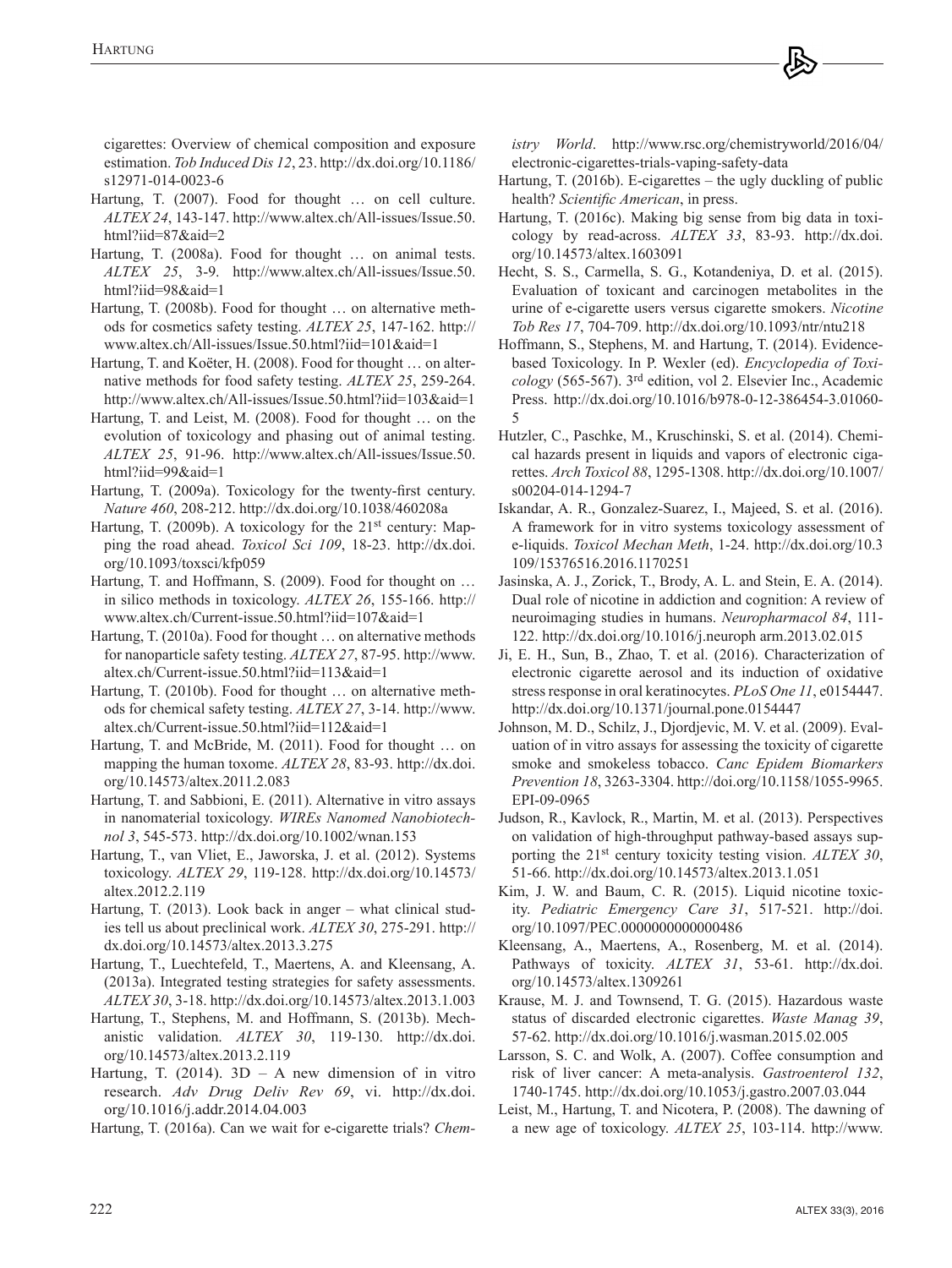[altex.ch/All-issues/Issue.50.html?iid=99&aid=3](http://www.altex.ch/All-issues/Issue.50.html?iid=99&aid=3)

- Leist, M., Hasiwa, M., Daneshian, M. and Hartung, T. (2012). Validation and quality control of replacement alternatives – current status and future challenges. *Toxicol Res 1*, 8. [http://](http://dx.doi.org/10.1039/c2tx20011b) [dx.doi.org/10.1039/c2tx20011b](http://dx.doi.org/10.1039/c2tx20011b)
- Leist, M., Hasiwa, N., Rovida, C. et al. (2014). Consensus report on the future of animal-free systemic toxicity testing. *ALTEX 31*, 341-356.<http://dx.doi.org/10.14573/altex.1406091>
- Lerner, C. A., Sundar, I. K., Yao, H. et al. (2015). Vapors produced by electronic cigarettes and e-juices with flavorings induce toxicity, oxidative stress, and inflammatory response in lung epithelial cells and in mouse lung. *PLoS One 10*, e0116732. <http://dx.doi.org/10.1371/journal.pone.0116732>
- Levy, D. T., Mumford, E. A., Cummings, K. M. et al. (2004). The relative risks of a low-nitrosamine smokeless tobacco product compared with smoking cigarettes: Estimates of a panel of experts. *Cancer Epidemiol Biomarkers Prevent 13*, 2035-2042.
- Loftfield, E., Freedman, N. D., Graubard, B. I. et al. (2015). Coffee drinking and cutaneous melanoma risk in the NIH-AARP diet and health study. *J Natl Cancer Inst 107*, 1-9. <http://dx.doi.org/10.1093/jnci/dju421>
- Luechtefeld, T., Maertens, A., Russo, D. P. et al. (2016). Global analysis of publicly available safety data for 9,801 substances registered under REACH from 2008-2014. *ALTEX 33*, 95- 109. [http://dx.doi.org/10.14573/altex.1510052.](http://dx.doi.org/10.14573/altex.1510052)
- Maertens, A., Anastas, N., Spencer, P. J. et al. (2014). Green toxicology. *ALTEX 31*, 243-249. [http://dx.doi.org/10.14573/](http://dx.doi.org/10.14573/altex.1406181) [altex.1406181](http://dx.doi.org/10.14573/altex.1406181)
- Marx, U., Andersson, T. B., Bahinski, A. et al. (2016). Biology-inspired microphysiological system approaches to solve the prediction dilemma of substance testing using animals. *ALTEX 33*, 272-321.<http://dx.doi.org/10.14573/altex.1603161>
- Mayer, B. (2014). How much nicotine kills a human? Tracing back the generally accepted lethal dose to dubious self-experiments in the nineteenth century. *Arch Toxicol 88*, 5-7. [http://](http://dx.doi.org/10.1007/s00204-013-1127-0) [dx.doi.org/10.1007/s00204-013-1127-0](http://dx.doi.org/10.1007/s00204-013-1127-0)
- McNeill, A., Brose, L. S., Calder, R. et al. (2015). E-cigarettes: An evidence update. A report commissioned by Public Health England. [https://www.gov.uk/government/uploads/](https://www.gov.uk/government/uploads/system/uploads/attachment_data/file/457102/Ecigarettes_an_evidence_update_A_report_commissioned_by_Public_Health_England_FINAL.pdf) system/uploads/attachment\_data/file/457102/Ecigarettes an evidence update A report commissioned by Public [Health\\_England\\_FINAL.pdf](https://www.gov.uk/government/uploads/system/uploads/attachment_data/file/457102/Ecigarettes_an_evidence_update_A_report_commissioned_by_Public_Health_England_FINAL.pdf)
- Michaels, D. (2008). *Doubt Is Their Product: How Industry's Assault on Science Threatens Your Health*. Oxford University Press.
- Nelson, N. (2014). More questions than answers surrounding e-cigarette debate. *J Natl Cancer Inst*, dju101-dju101. [http://](http://doi.org/10.1093/jnci/dju101) [doi.org/10.1093/jnci/dju101](http://doi.org/10.1093/jnci/dju101)
- Neltner, T. G., Alger, H. M., Leonard, J. E. and Maffini, M. V. (2013). Data gaps in toxicity testing of chemicals allowed in food in the United States. *Reprod Toxicol 42*, 85-94. [http://](http://doi.org/10.1016/j.reprotox.2013.07.023) [doi.org/10.1016/j.reprotox.2013.07.023](http://doi.org/10.1016/j.reprotox.2013.07.023)
- Nkondjock, A. (2009). Coffee consumption and the risk of cancer: An overview. *Cancer Lett 277*, 121-1[25. http://dx.doi.](http://dx.doi.org/10.1016/j.canlet.2008.08.022)

[org/10.1016/j.canlet.2008.08.022](http://dx.doi.org/10.1016/j.canlet.2008.08.022)

- Orr, M. S. (2014). Electronic cigarettes in the USA: A summary of available toxicology data and suggestions for the future. *Tob Control 23, Suppl 2*[, ii18-22. h](http://doi.org/10.1136/tobaccocontrol-2013-051474)[ttp://doi.org/10.1136/to](http://doi.org/10.1136/to�baccocontrol-2013-051474)baccocontrol-2013-051474
- Palpant, N. J., Hofsteen, P., Pabon, L. et al. (2015). Cardiac development in zebrafish and human embryonic stem cells is inhibited by exposure to tobacco cigarettes and e-cigarettes. *PLoS One 10*, e0126259. [http://dx.doi.org/10.1371/journal.](http://dx.doi.org/10.1371/journal.pone.0126259) [pone.0126259](http://dx.doi.org/10.1371/journal.pone.0126259)
- Patlewicz, G., Ball, N., Becker, R. A. et al. (2014). Readacross approaches – misconceptions, promises and challenges ahead. *ALTEX 31*, 387-396. [http://dx.doi.](http://dx.doi.org/10.14573/altex.1410071) [org/10.14573/altex.1410071](http://dx.doi.org/10.14573/altex.1410071)
- Polosa, R., Caponnetto, P., Morjaria, J. B. et al. (2011) Effect of an electronic nicotine delivery device (e-cigarette) on smoking reduction and cessation: A prospective 6-month pilot study. *BMC Public Health 11*, 786. [http://dx.doi.org/10.1186/1471-](http://dx.doi.org/10.1186/1471-2458-11-786) [2458-11-786](http://dx.doi.org/10.1186/1471-2458-11-786)
- Ramirez, T., Daneshian, M., Kamp, H. et al. (2013). Metabolomics in toxicology and preclinical research. *ALTEX 30*, 209-225. <http://dx.doi.org/10.14573/altex.2013.2.209>
- Rom, O., Pecorelli, A., Valacchi, G. and Reznick, A. Z. (2015). Are E-cigarettes a safe and good alternative to cigarette smoking? *Ann New York Acad Sci 1340*, 65-74. [http://dx.doi.](http://dx.doi.org/10.1111/nyas.12609) [org/10.1111/nyas.12609](http://dx.doi.org/10.1111/nyas.12609)
- Rovida, C. and Hartung, T. (2009). Re-evaluation of animal numbers and costs for in vivo tests to accomplish REACH legislation requirements for chemicals – a report by the transatlantic think tank for toxicology (t4). *ALTEX 26*, 187-208. <http://www.altex.ch/Current-issue.50.html?iid=107&aid=4>
- Rovida, C., Alépée, N., Api, A. M. et al. (2015a). Integrated Testing Strategies (ITS) for safety assessment. *ALTEX 32*, 171-181. <http://dx.doi.org/10.14573/altex.1506201>
- Rovida, C., Asakura, C., Daneshian, M. et al. (2015b). Toxicity testing in the 21st century beyond environmental chemicals. *ALTEX 32*, 25-40.<http://dx.doi.org/10.14573/altex.1411011>
- Sanner, T. and Grimsrud, T. K. (2015). Nicotine: Carcinogenicity and effects on response to cancer treatment – a review. *Front Oncology 5*, 196. <http://doi.org/10.3389/fonc.2015.00196>
- Schroeder, M. J. and Hoffman, A. C. (2014). Electronic cigarettes and nicotine clinical pharmacology. *Tob Control 23, Suppl 2*, ii30-5.<http://dx.doi.org/10.1136/tobaccocontrol-2013-051469>
- Shiffman, S., Sembower, M. A., Pillitteri, J. L. et al. (2015). The impact of flavor descriptors on nonsmoking teens' and adult smokers' interest in electronic cigarettes. *Nicotine Tob Res 17*, 1255-1262.<http://dx.doi.org/10.1093/ntr/ntu333>
- Song, F., Qureshi, A. A. and Han, J. (2012). Increased caffeine intake is associated with reduced risk of basal cell carcinoma of the skin. *Cancer Res 72*, 3282-3289. [http://dx.doi.](http://dx.doi.org/10.1158/0008-5472.CAN-11-3511) [org/10.1158/0008-5472.CAN-11-3511](http://dx.doi.org/10.1158/0008-5472.CAN-11-3511)
- Stephens, M. L., Andersen, M., Becker, R. A. et al. (2013). Evidence-based toxicology for the 21<sup>st</sup> century: Opportunities and challenges. *ALTEX 30*, 74-104. [http://dx.doi.](http://dx.doi.org/10.14573/altex.2013.1.074) [org/10.14573/altex.2013.1.074](http://dx.doi.org/10.14573/altex.2013.1.074)